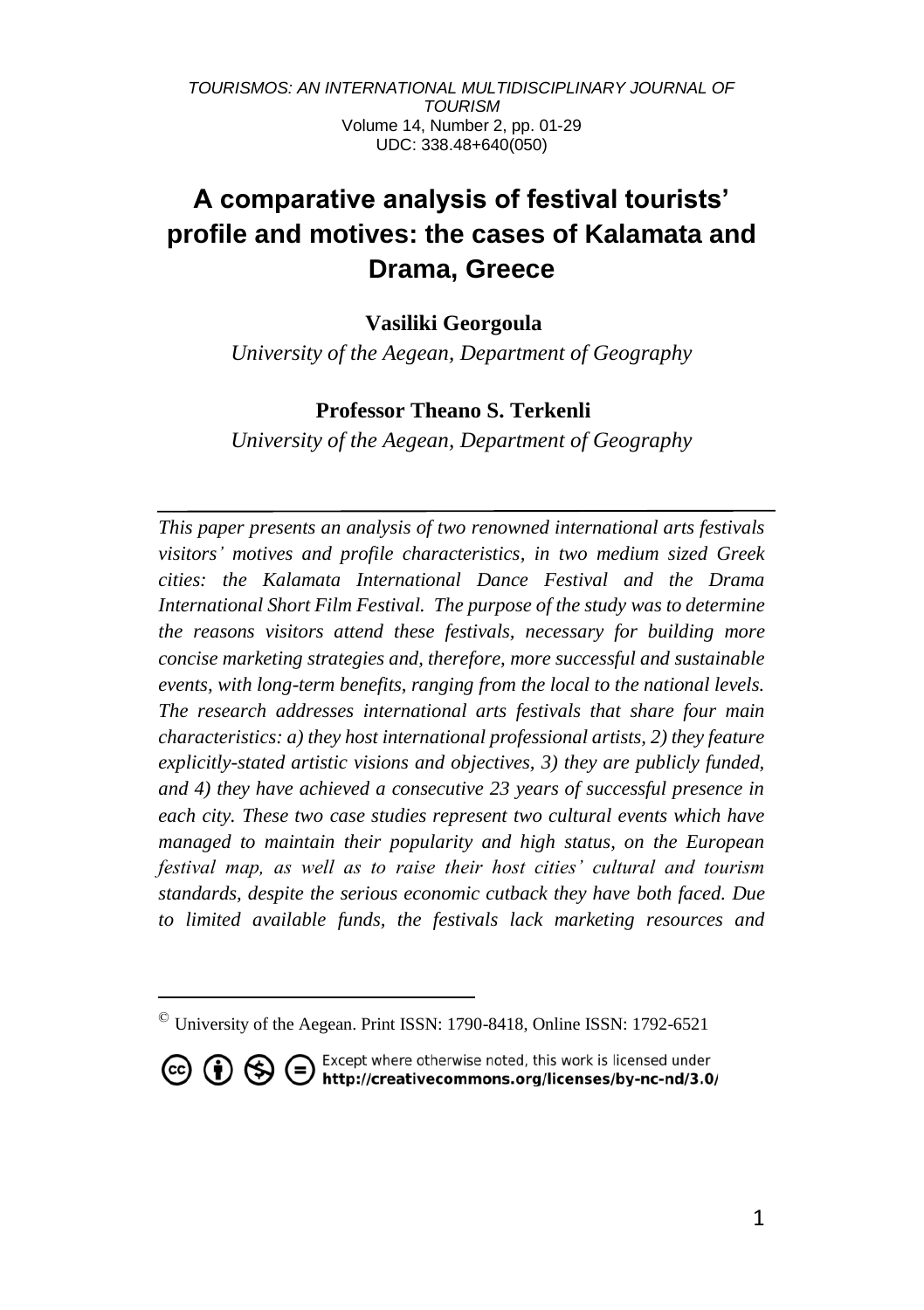*specifically data collection on visitor motivation, a gap which this study aims to remedy.*

*Primary data were collected with the aid of online structured questionnaires, distributed and collected during autumn 2016. 130 questionnaires were answered by visitors of the Drama International Short Film Festival and 186 questionnaires were answered by visitors of the Kalamata International Dance Festival. Even though both festivals share similar characteristics regarding their organization and their aims, our analysis emphasized the heterogeneity of the motives of attendance in connection with the visitors' profile characteristics, for each event. While some similarities were found, especially between demographic sample characteristics and visitors' profiles, the general picture to emerge from the findings indicates significant differences between the two cases. Arts festivals-goers do not appear to constitute a single homogeneous market; rather, each event appears to attract different audiences for different reasons. The implications of these findings, deriving from statistical analysis, are discussed and suggestions for further research are outlined.*

*This research aims to contribute to knowledge concerning the marketing strategies of International Arts Festivals in medium-sized cities, useful for research and academic purposes, as well as to local and national authorities and other agencies and bodies, responsible for urban tourism and cultural city/town planning and management.*

**Keywords**: *International arts festivals, cultural tourism, medium sized cities, Kalamata, Drama, Greece.*

## **INTRODUCTION**

Arts festivals are proliferating worldwide and have become a growing and vibrant sector of the tourism industry eliciting significant economic and socio-cultural impacts on the destination area and on host groups. These festivals' growing visibility and cultural prominence are increasingly leading national governments and local authorities to employ cultural festivals and special events as key elements within regional development strategies, since they provide opportunities for tourism promotion, increased revenues and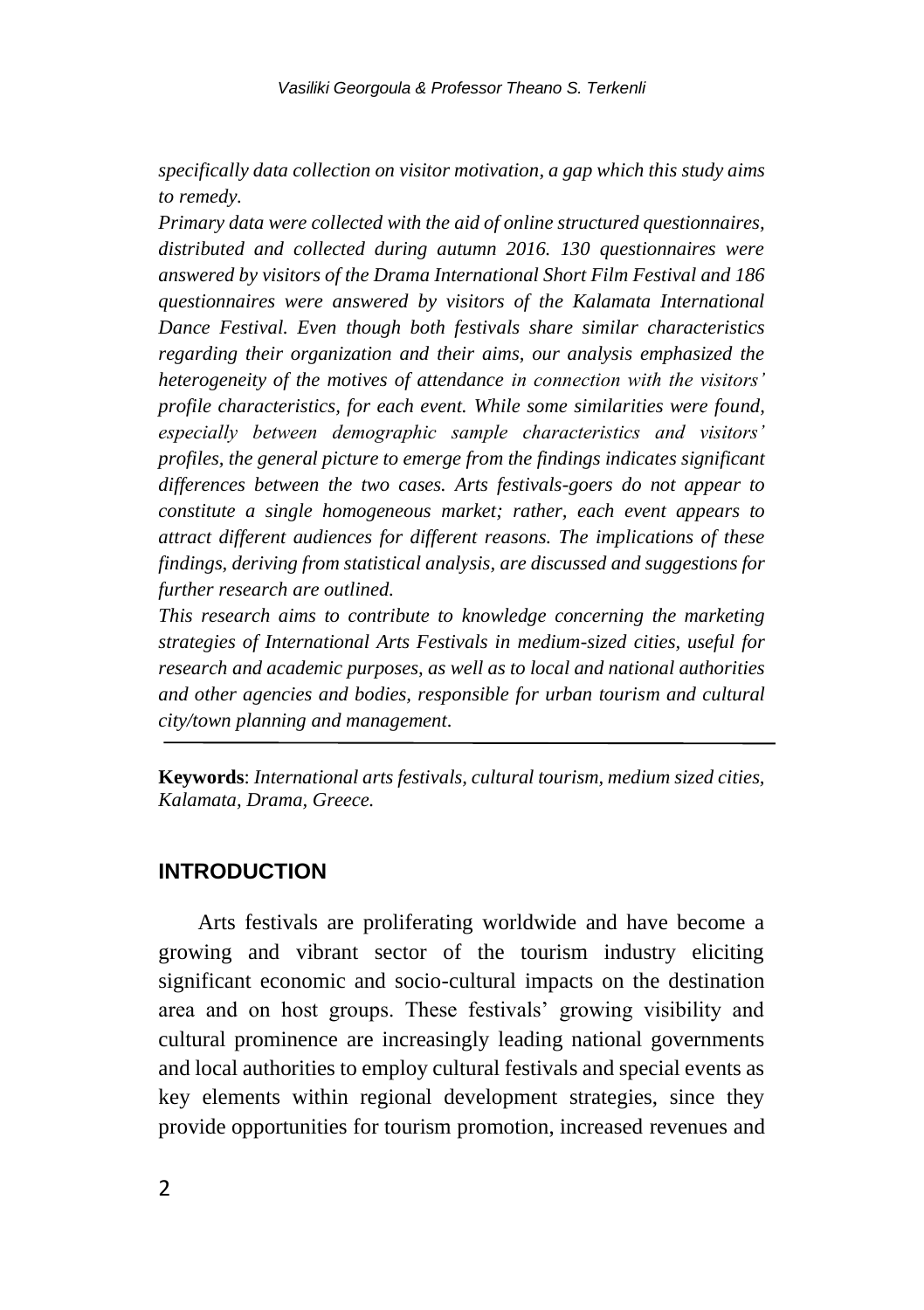investment in host regions (Getz 2007; Van de Wagen 2005). These events help recreate the image of a place and contribute to the extension of the tourism season (Huang et al. 2010; Boo and Busser 2006; Kotler et al. 1993; Mehmetoglu and Ellingsen 2005).

While an extensive literature on the various social, cultural and economic elements of festivals does now exist (Getz 2008; Waitt 2008), festival research has mainly focused upon mega-events and other hallmark events, leaving regional and smaller-scale cultural events rather underexplored (Bres and Davis 2001). However, regional support for the operation of festivals and unique events is thought to make an important difference in peripheral regions and small communities. Festivals and special events are being encouraged by public sector bodies, as a positive form of local development, and, thus, the need for a deeper understanding of the contribution of events to regional development, place marketing and place-identity has consequently emerged (O'Sullivan et al. 2009).

Over the last two decades, festivals and cultural events have substantially increased in number, size and frequency of staging, in both rural and urban areas (Park, Reisinger & Kang, 2008). Festival organizers are likely to contend that their primary goal is to provide high quality, satisfying experiences that increase the probability visitors will return or that they will recommend the festival to others (Lee et al, 2007). Therefore, since competition among festivals and destinations is increasing, the need for more in-depth knowledge on festivals and specifically the analysis of motivations for attending festivals and events has become imperative.

Accordingly, the first objective of the study was to analyze international arts festivals visitors' profiles and explore the main underlying reasons visitors attend these events. The second objective is to examine the nature of the relationships that may exist between visitor motivations for attending the festival and their sociodemographic characteristics.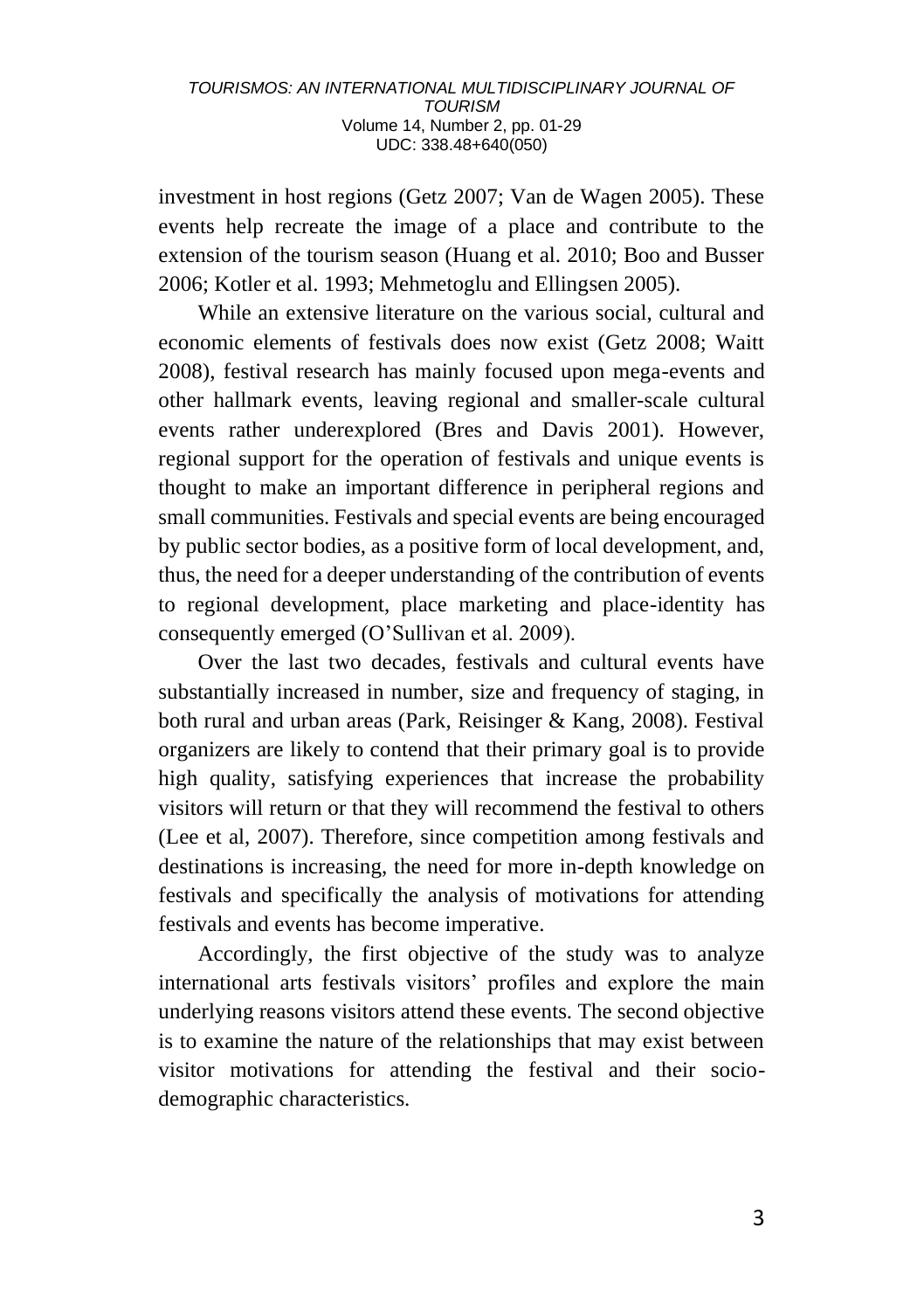The study focuses on the cases of two medium sized Greek cities which have been holding yearly, for the last 23 years, two successful International Festivals. The city of Kalamata, in southern Peloponnese, holds the Kalamata International Dance Festival and the city of Drama, in the northern region of Makedonia, holds the International Short Film Festival. The incentive to conduct research on the reasons why visitors attend festivals originated in the course of the main researcher's personal festival participation and observation, over a course of years. As most international cultural events take place in the two largest cities of Greece, Athens and Thessaloniki, it was important to address the motives that the Kalamata International Dance Festival (KIDF) and the Drama International Short Film Festival (DIFF) attract regular and loyal visitors.

More specifically, the research addresses international arts festivals that share four main characteristics: a) they host international professional artists, 2) they feature explicitly-stated artistic visions and objectives, 3) they are publicly funded, and 4) they have achieved a consecutive long-term (more than two decades' long) presence, in a medium-sized Greek city. In times of serious national economic cutbacks, our two case studies represent two publicly funded events which have managed to maintain their popularity and high status, on the European festival map, as well as to raise their host cities' cultural and tourism standards. Due to limited available funds, these events lack resources and are unable to engage in the collection of data on visitor motivation, a gap which this study aims to remedy, thus adding to the appropriate knowledge, necessary for festivals organizers, decisions makers and local authorities, as well as cultural and tourism stakeholders. Pertinent survey results and conclusions are important in building more concise marketing strategies and, therefore, more successful and sustainable events with long-term benefits, ranging from the local to the national levels.

The paper firstly provides an overview of the relevant background literature on cultural festivals and their visitors' profile characteristics and motivations. Next, the case studies of the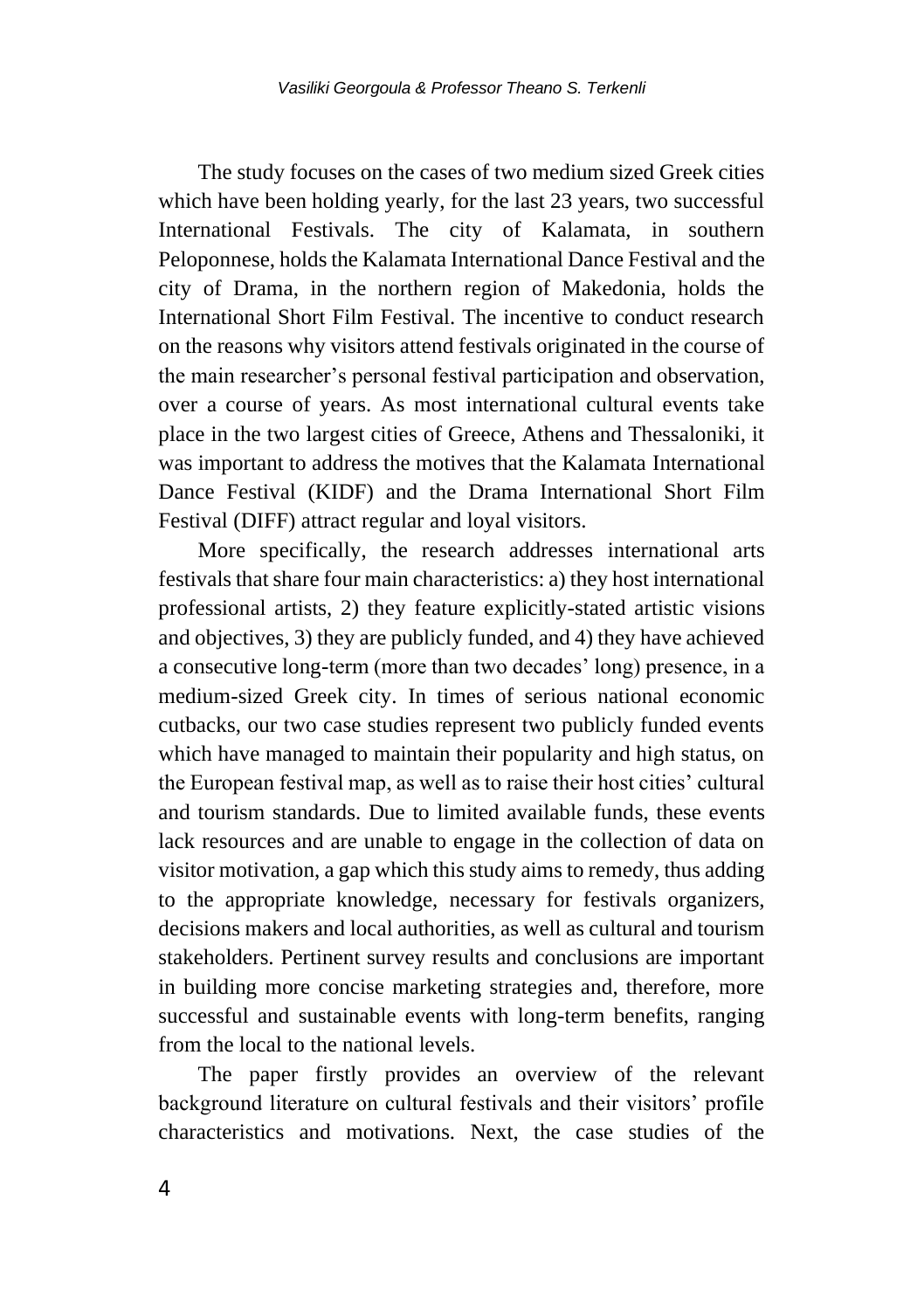Kalamata and Drama International Festivals are presented. Thereafter, this article focuses on the research design and methodology, followed by a presentation, analysis and discussion of the research results. Finally, the paper closes with concluding remarks, along with identification of areas for future research.

## **Festival Motivation**

Travelling to attend festivals and cultural events has been gaining popularity in the last two decades, prompting researchers to examine further this form of tourism. Additionally, understanding the motivation factors that lead to visitors' decisions to attend a festival is necessary, in order to build an effective marketing strategy.

According to Middleton (1994), motivation refers to the internal, psychological influences affecting individuals' choices and it is composed of psychological/biological needs. A motive is an internal factor that arouses, directs and integrates a person's behaviour (Iso-Ahola, 1980). A motive is also often the main indicator of the action to be taken in order to satisfy a need (Kreitner, 1989).

There are three well-known theories of tourism motivation aiming to explain tourist behavior. These are Maslow's needs hierarchy (1981), Dann and Crompton's (1979) pull and push factors and Iso-Ahola's (1982) escape-seeking dichotomy. Pull factors are external forces that are aroused by the product or destination and induce people to visit a destination, stay in a hotel, or attend an event; push factors are internal forces that are psychological in nature and create the desire to travel (Scott, 1996). According to the Iso-Ahola model (1982), the two major motivation forces proposed as influencing tourist behaviour are escapism (from the daily routine) and novelty seeking (desire to obtain psychological rewards, via experiencing new commodities, places, tastes, etc.).

The realisation of a need that has to be satisfied can be seen as the action that motivates visitors to attend a festival (Saayman, 2011). However, travel motives differ from festival to festival (Kruger, 2009). Visitors' motives for visiting a festival are the starting point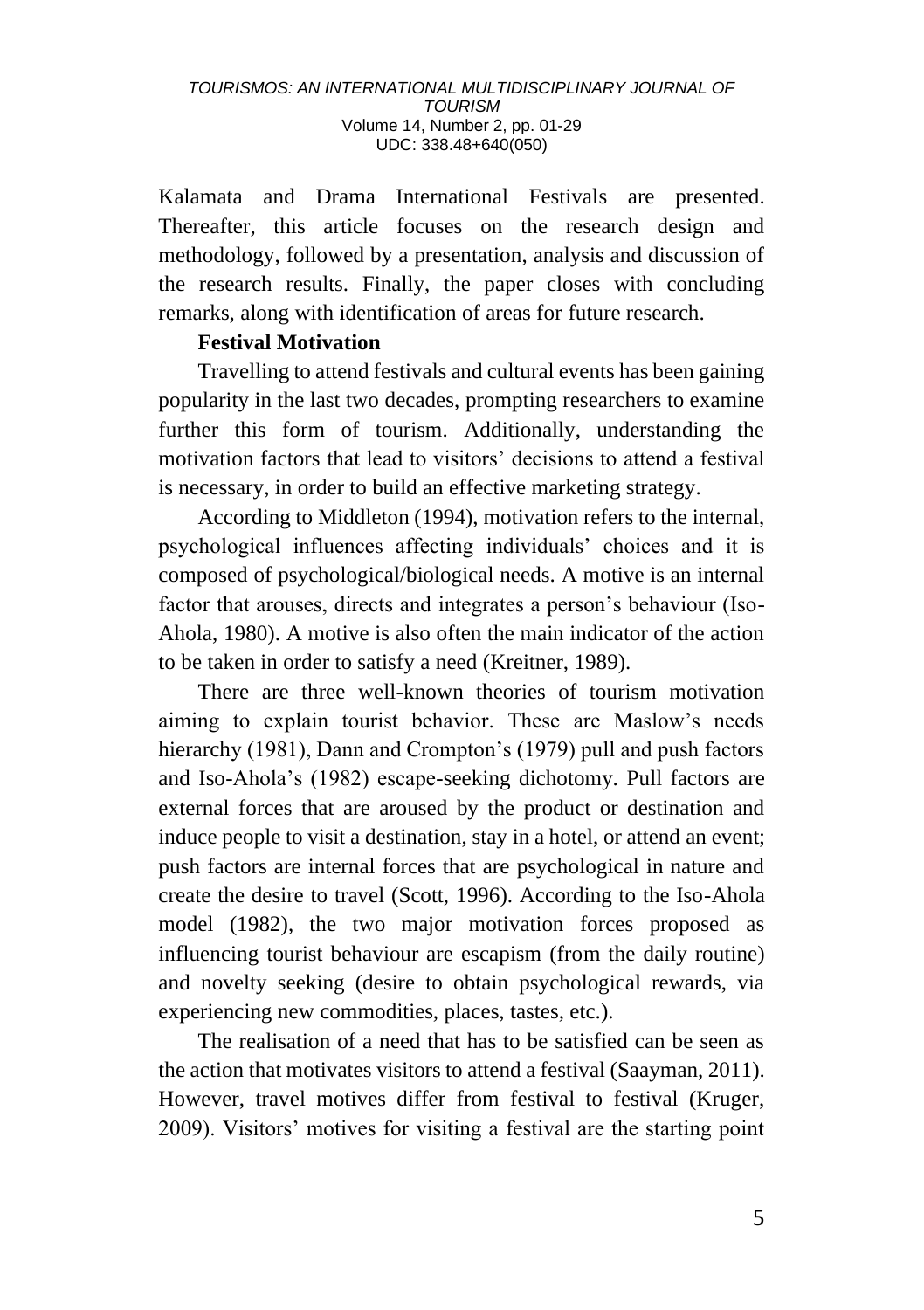that triggers the decision-making process and, thereby, highlights the importance of determining motives (Crompton and McKay, 1997), as festivals and special events vary in terms of place, objectives, program contents and purposes.

According to Sayman's extensive theoretical research on travel motives (2011), it is widely accepted that more in-depth knowledge in this field may aid event managers in responding to the following: changing needs and trends in the festival market (Ferrell et al., 2002); more effective planning and promotion of festivals (Kim et al., 2002; Kruger et al., 2010); the identification of different markets (Kruger, 2009); the prediction of visitor travel patterns (Cha et al., 1995); positioning the festival (Scott, 1996); the design of better products and services (Crompton & McKay, 1997); ways to increase visitor satisfaction and build loyalty (Dewar et al., 2001); the adaptation of festival programs based on specific needs (Marais, 2010); and the achievement of clarity and greater insight into visitors' decisionmaking processes (Crompton & McKay, 1997).

Once local and tourism authorities gain more insight into what motivates visitors to select a particular festival and a destination, they may implement more successful strategies towards influencing visitors' decision-making process, resulting in the attraction of more visitors, longer visitor stays and/or increased enjoyment of the event. Therefore, understanding consumers' motives is a key prerequisite to designing and tailoring such offerings to markets.

## **CASE STUDIES**

## **Kalamata International Dance Festival (KIDF)**

The Kalamata International Dance Festival is held in Kalamata, an important southern Peloponnesian seaside city of about 70,000 inhabitants. Kalamata is renowned for its beaches and mountainous landscapes, its fertile land and local agricultural products.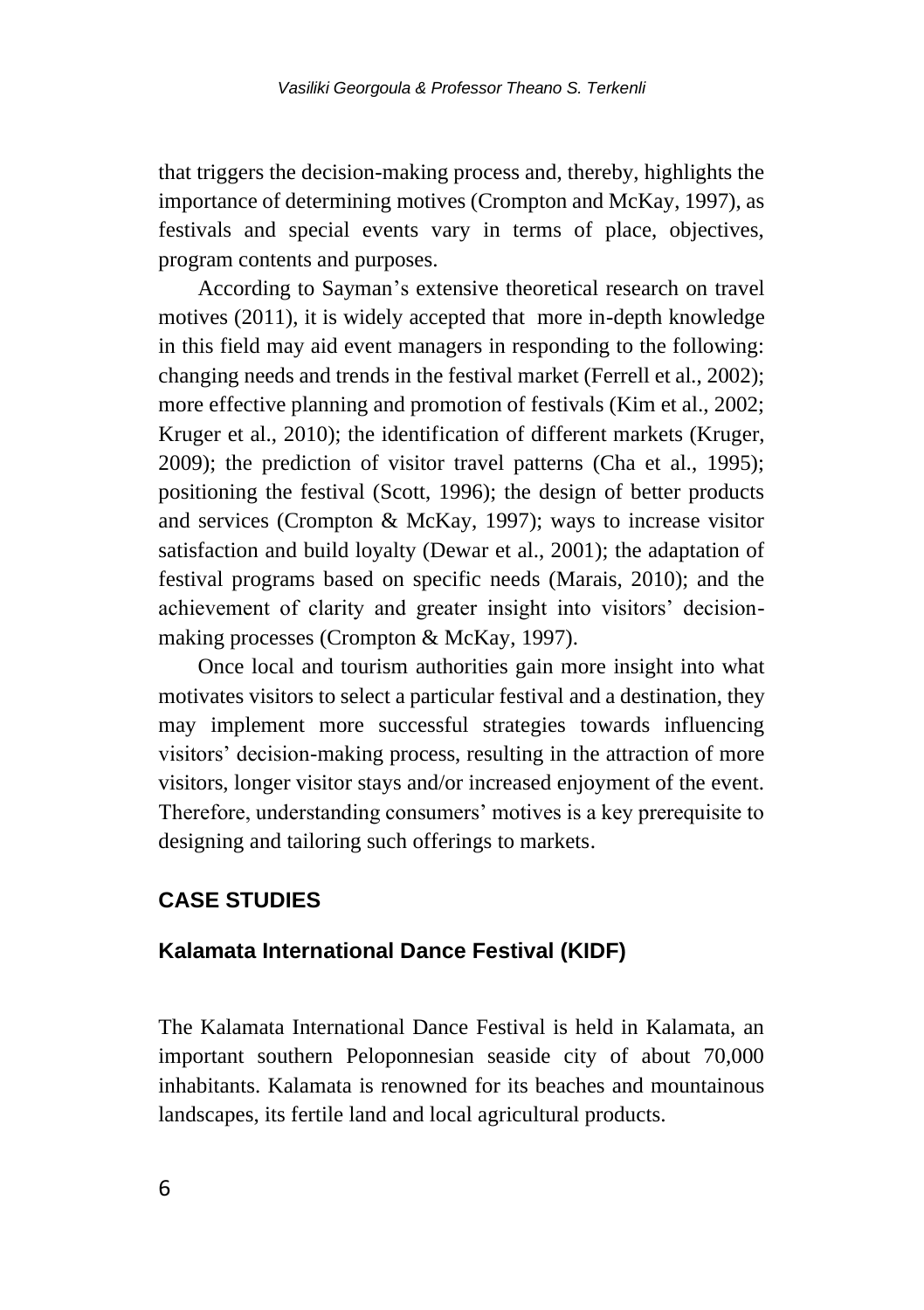The festival is one of the most important Greek cultural events, both at the local and at the national levels. The Festival was founded in 1995 and is publicly funded by the Ministry of Culture and the Municipality of Kalamata. Its main objective is to support and promote the art of contemporary dance and to increase audience dance awareness through research, education, and numerous artistic activities. After 23 consecutive years of dynamic presence in the contemporary Greek dance scene and, thanks to the support of the local and national authorities, the Kalamata Festival has earned itself a special place on the festival map of the Mediterranean South and built significant artistic bridges to the international dance community. Several influential international figures, whose work has shaped the history of contemporary dance, have made their first Greek appearance at Kalamata. The Festival has also focused on promoting and supporting creativity at the national level, by commissioning works from talented Greek choreographers and supporting new companies in their experimental explorations. In recent years, the artistic activities of the festival take place yearly in mid-July and last about 8-10 days, due to the current grave socio-economic situation of the country, as opposed to previous years, when they used to last approximately 12–15 days. Τhe program also includes dance workshops, seminars, lectures, screenings and exhibitions. Many free public events are held in open central spaces, creating a festive atmosphere throughout the city and bringing contemporary dance closer to the residents and visitors. The festival takes place in 7 different theaters and other venues around the city and in its recentlybuilt dance hall 'Megaron Chorou' (2012), a unique construction, dedicated mainly to the art of Dance.

## **Drama International Short Film Festival (DISFF)**

The International Short Film Festival of Drama takes place in the northeastern city of Drama, on the Greek mainland. The picturesque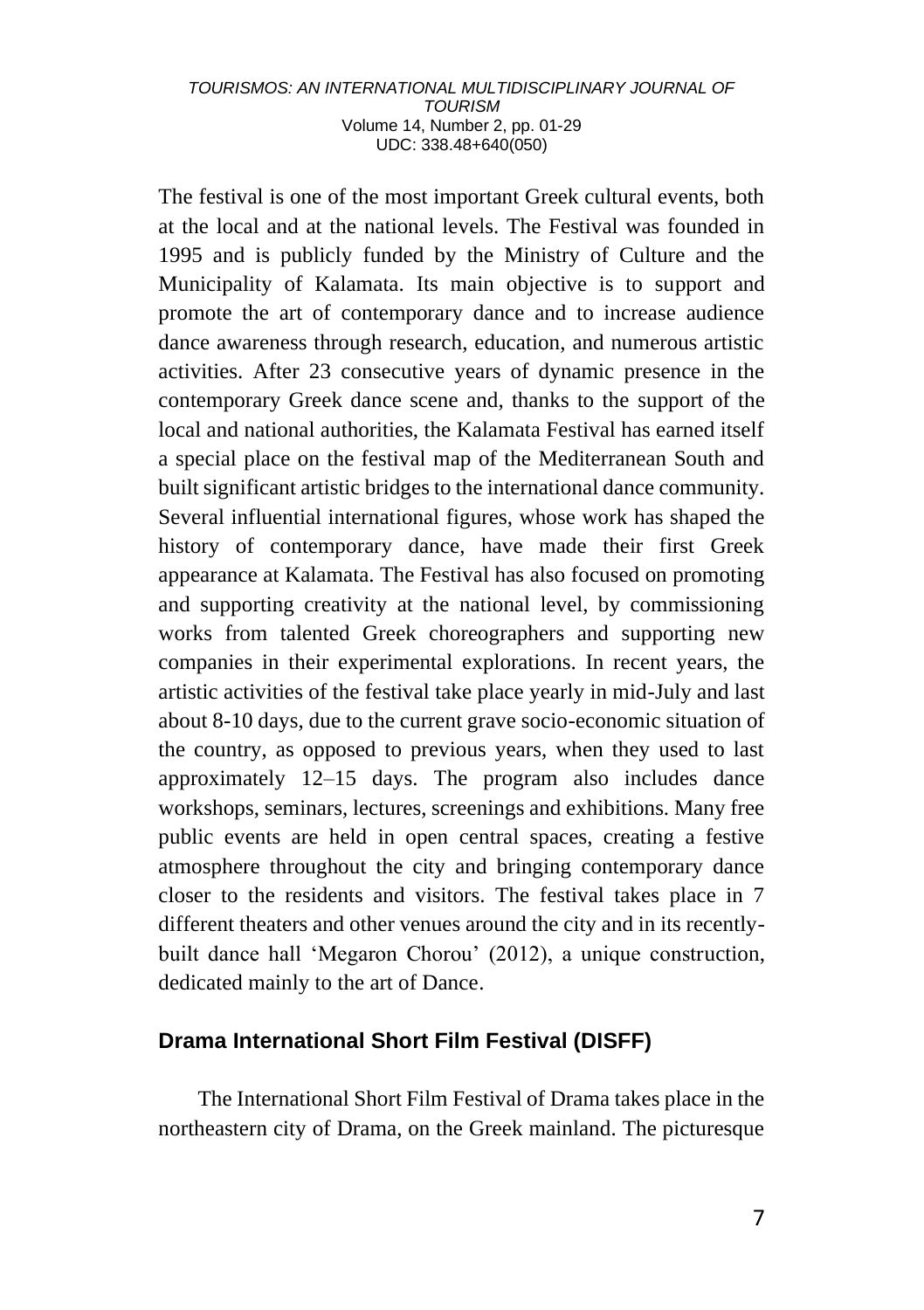city has about 60,000 inhabitants and it is famous for its springs, forests, vineyards and mountain landscapes.

The festival was first held in 1978, at the initiative of the Drama Film Club. From the very beginning, the response of filmmakers and of the public was enthusiastic. A few years later, the Festival was adopted by the Municipality of Drama; later, in 1995, the International Festival was added to the National Festival. Since then, the festival has been funded by both the Municipality of Drama and the Greek Ministry of Culture. The main objective of the Festival is to promote and disseminate the art of cinema and to develop cooperation with filmmakers from all over the world.

Over 2,000 films are submitted each year, from which the curatorial group selects around 50-60 to screen, for entrance in the competition that is now part of the festival. The final selection is approved by the Festival Direction. Short film juries of international film and media professionals select the award-winning films, which are subsequently screened and awarded, during the closing Awards Ceremony. The festival runs on a six-day schedule, in mid-September, and its main venues are the Municipal [Conservatory](https://en.wikipedia.org/w/index.php?title=Municipal_Conservatory&action=edit&redlink=1) and the [Olympia Cinema,](https://en.wikipedia.org/w/index.php?title=Olympia_Cinema&action=edit&redlink=1) in the city of Drama. The festival holds an annual International Competition showing the best new short films from around the world, as well as parallel events, including interviews, book presentations, panel discussions and networking platforms for filmmakers and professionals. The Drama Festival is the leading Greek and South-Eastern European gateway to the world's most prestigious short film awards, as nominated filmmakers may accordingly qualify for the [European Film Awards.](https://en.wikipedia.org/wiki/European_Film_Awards)

## **METHODOLOGY**

For the purposes of this research, primary part data were collected, with the aid of a questionnaire, during September 2016, for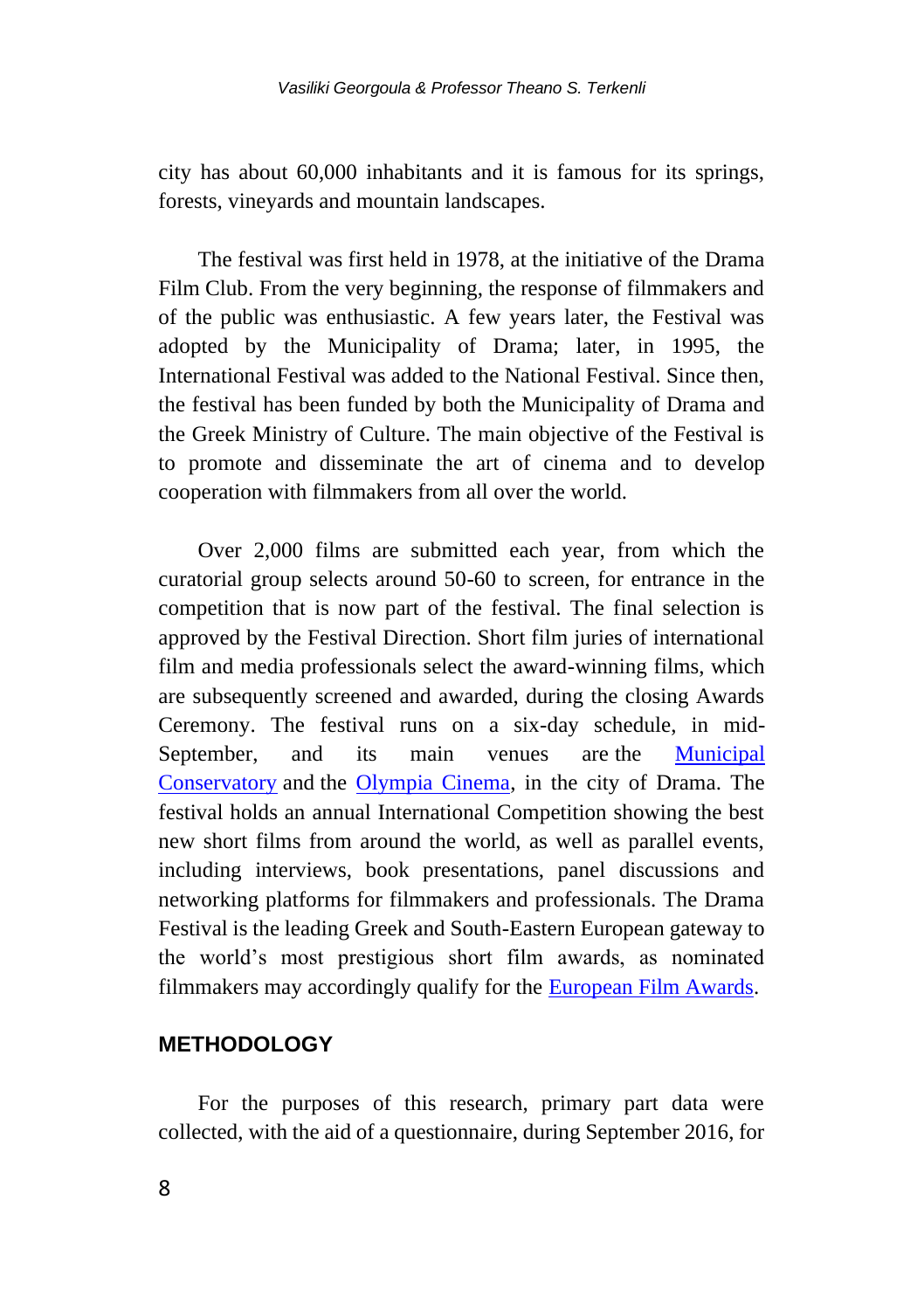the Kalamata Festival, and during October 2016 for the Drama Festival. This questionnaire survey took place within the context of a much larger study, mainly focusing on the cultural and tourism impacts of the two festivals. For the purpose of this paper, one principal question was addressed, regarding visitors' motives, responses to which were subsequently statistically correlated with personal and demographic interviewee data, including festival visitation frequencies.

The questionnaire was designed based on the bibliographical review of theoretical and empirical research findings regarding festivals' profile characteristic and motives around Europe and beyond and in-depth open-ended interviews with three artistic directors of the two festivals. In combination with the literature review, the latter interviews indicated that there are several different visitation motives related to these two international festivals. Additionally, our two working hypotheses emerged from this process, as follows:

- visitors attend international art festivals more than the residents had been formulated.
- visitors and residents had different motives for attending the festival The subsequent data collection method selected for this study consisted of a simple self-administered online questionnaire. Two different online questionnaires were distributed in each city, but both included the same case-adapted questions. The survey was built using a web-based survey application on Google Forms. Primarily, the questionnaires were addressed to residents and visitors of each city and their greater metropolitan areas and were sent to the relevant population samples, via e-mail. Their e-mail addresses were acquired through the festival's mailing lists, as well as the municipalities' mailing lists. Dance professionals were reached through the posting of the questionnaire on online dance websites, such as dancetheater.gr and dancepress.gr. Film professionals were reached by such posting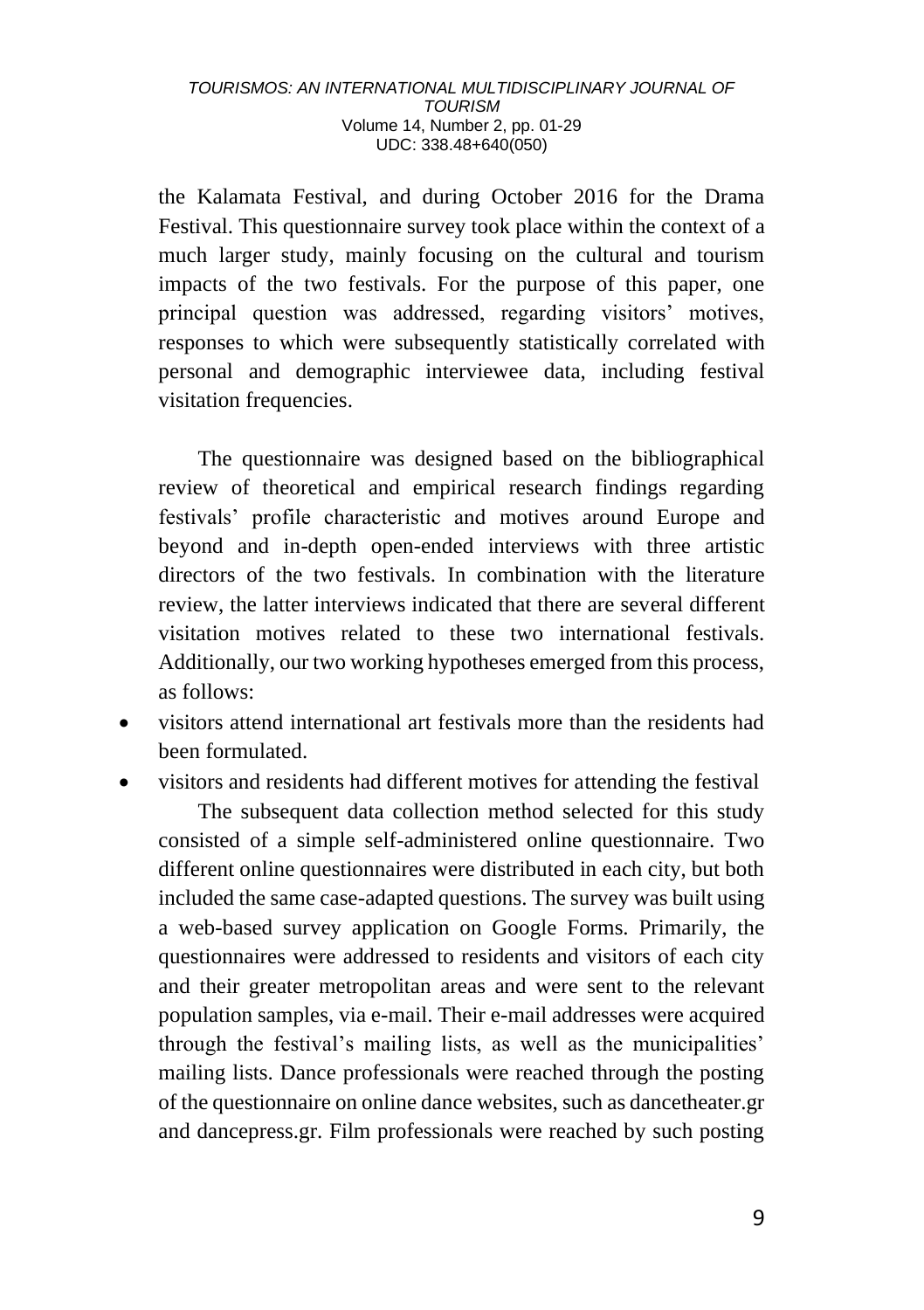on online film websites, such as cinema.gr and film clubs websites. Tourism professional (hotel and restaurant owners) were reached by e-mail, acquired through the National Telephone Directory. Additionally, the questionnaires were published on Kalamata and Drama resident groups' social media and online local newspapers. The questionnaire postings are estimated to have been viewed by hundreds of people. 186 persons answered the Kalamata questionnaire and 130 persons answered the Drama questionnaire.

The survey participants first read a short introductory text, presenting the research objectives and were informed that they would need only about 3 minutes to complete the survey. For the needs of this study, the focus was placed on the respondents' motives and profile characteristics. In order to facilitate the expression of respondents' opinions, the possible answers were structured in multiple choice responses and demographic questions.

## **SURVEY FINDINGS**

#### **Demographic profile**

The majority of the sample of both cities consisted of people aged 24-40 years (58.9% for KIDF and 53.1% for DISFF), followed by the category of the 41-60 age groups (24.3% KIDF & 37.7% DISFF). The KIDF sample consisted of 23.8% male and 76.2% female respondents, whereas the DISFF consisted 56.9% male and 43.1% female respondents. Nearly half of the respondents for both cities had a high educational profile, holding an undergraduate degree (KIDF 40% and DISFF 47.7%), followed by those with a post- graduate degree (KIDF 29.7% and DISFF 32.3%). Additionally, most of the respondents were self-employed (KIDF 35.7% and DISFF 43.1%), followed by the category of private-sector employees (KIDF 34.1% and DISFF 22.3%). The most cited employment sectors were arts and culture (KIDF 36% and DISFF 47.2%) followed by education (KIDF 19.4% and DISFF 15%). Approximately 15 % worked for the tourism industry. Nearly half (48.6%) of the KIDF respondents lived in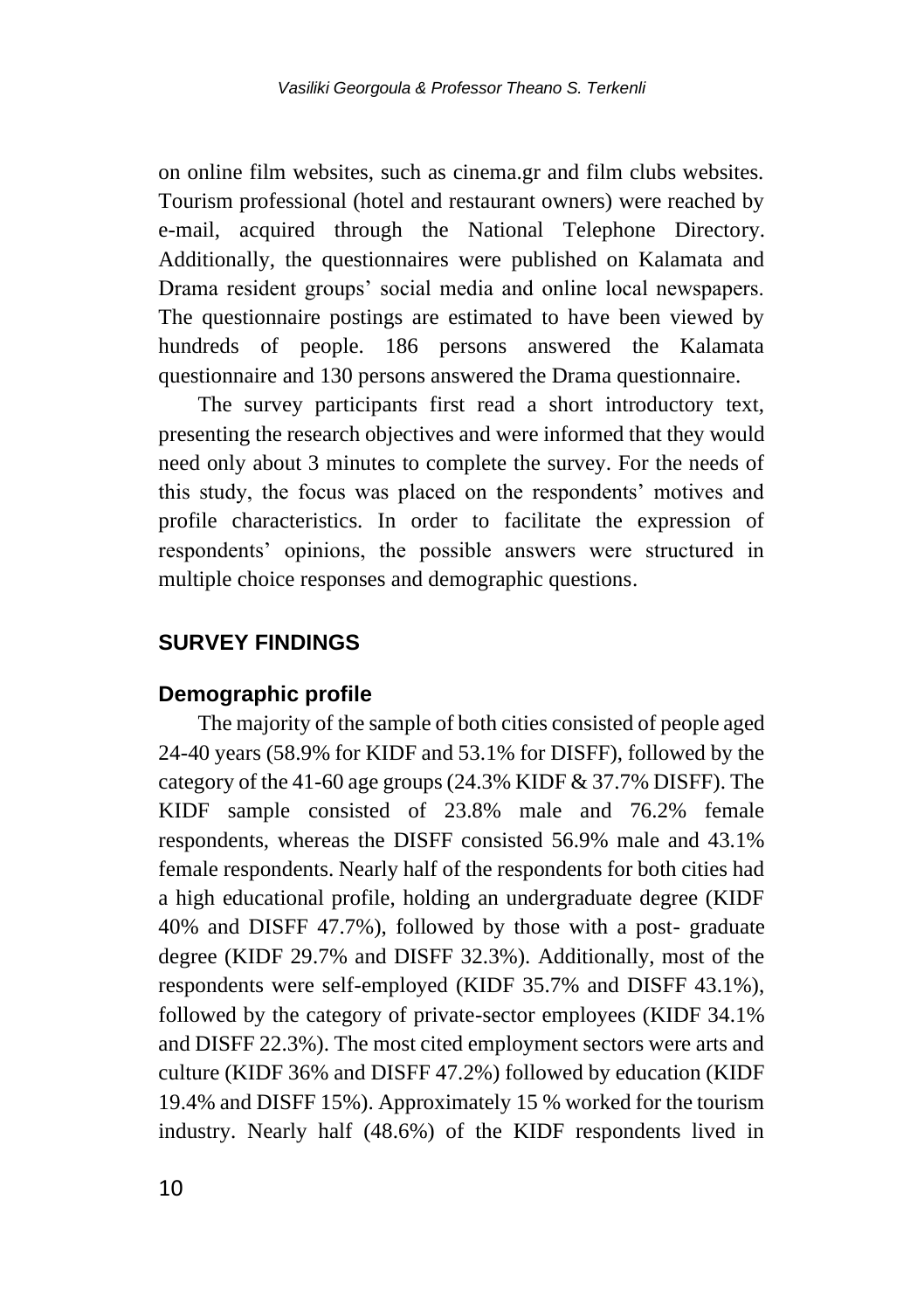Athens, while 35.1% lived in Kalamata. Concerning the DISFF respondents, 42.3% also came from Athens, 37.7% came from Drama, and 12.3% came from Thessaloniki. Most of the respondents for both cities had visited the festival 1-4 times (KIDF 48% and DISFF 47.3%), during the 22 years of the festival's operation.

|                     | Kalamata KIDF 2016               | Drama DISFF 2016      |  |  |  |
|---------------------|----------------------------------|-----------------------|--|--|--|
| Age                 | 59% 24-40 age group              | 53% 24-40 age group   |  |  |  |
|                     | 24.3% 41-60 age group            | 37.7% 41-60 age group |  |  |  |
|                     | 10.3% 18-25 age group            | 5.4% 18-25 age group  |  |  |  |
| <b>Sex</b>          | 76 % female & 24% male           | 43% female, 57% male  |  |  |  |
| <b>Education</b>    | 40% Undergraduate degrees        | 48%<br>Undergraduate  |  |  |  |
|                     | 29.7% Postgraduate degree        | degree                |  |  |  |
|                     |                                  | 32.3%<br>Postgraduate |  |  |  |
|                     |                                  | degree                |  |  |  |
| Occupation          | 36% Self employed                | 43% self employed     |  |  |  |
|                     | 34.1 % Private Sector            | 22.3% Private sector  |  |  |  |
| of<br><b>Sector</b> | 36% Arts & culture               | 47% Arts & culture    |  |  |  |
| employment          | 22% Education                    | 15% Education         |  |  |  |
|                     | 5.5% Tourism Industry            | 5% Tourism Industry   |  |  |  |
| <b>Residence</b>    | 35%<br>49%<br><b>Athens</b><br>& | 42% Athens & 38%      |  |  |  |
|                     | Kalamata                         | Drama                 |  |  |  |
|                     | 8.6% Abroad                      | 12.3% Thessaloniki    |  |  |  |

## **Table 1.** Demographic profile of the respondents

*Visitors' Profile*

## **Kalamata**

The majority of Kalamata visitors stayed in Kalamata for 1-3 nights (33.6%), followed by the category of those visitors staying for 3-7 nights (20.9%). Most of them stayed with friends and family (34.8%) or at their own summer houses (25.9%), while only 22.3% chose a hotel. A significant majority (78.2%) went sightseeing around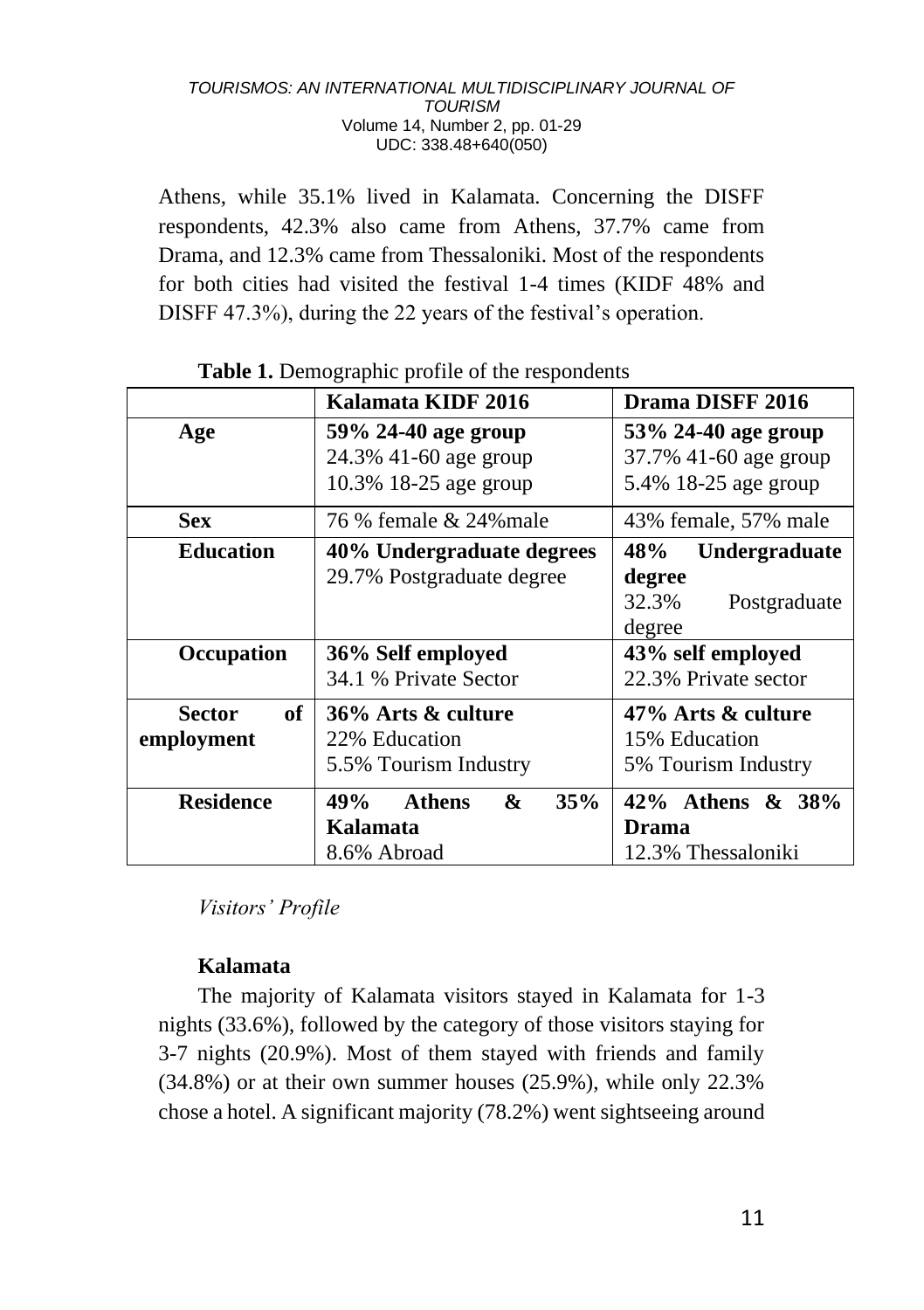the greater area of Messenia. 90% of them spent around 100€ per day. 38.5% replied that their main motive for visiting the city was that they have friends and relatives there, whereas 35.7% replied that their main motive was to visit the festival, on the basis of its program and showcasing of famous dance companies.

#### *Drama*

The majority of Drama visitors (63.3%) stayed in the city of Drama for 3-7 days, followed by those (26.6%) who stayed there for only 1-3 days. 74.7% of the total number of visitors stayed in a hotel, while only 21.5% stayed with friends and family. 55.7% did not do any sightseeing in the surrounding metropolitan area. 55.1% spent less than 50 $\epsilon$  per day, followed by those (30.4%) who spent less than 100€, during their visit.  $48\%$  responded that attending the festival was their main reason for visiting Drama, while 30.8% responded that they visited the festival because they participated in it, in their capacity as artists.

|                                 | <b>KIDF</b><br>Kalamata  | <b>DISFF</b><br>Drama   |
|---------------------------------|--------------------------|-------------------------|
|                                 | 2016                     | 2016                    |
| <b>Overnight stays</b>          | 21% 3-7 nights           | 63% 3-7 nights          |
|                                 | 34% 1-3 nights           | 27% 1-3 nights          |
| of<br><b>Type</b>               | 35%<br>with<br>stayed    | 75% in hotels           |
| accommodation                   | friends & family         | 22% with friends        |
|                                 | 26% own summer           | and family              |
|                                 | house                    |                         |
| in<br><b>Sightseeing</b><br>the | 78% Yes                  | 56% No                  |
| greater area                    |                          |                         |
| <b>Expenditure</b>              | 90% spent 100 $\epsilon$ | 55% spent 50 $\epsilon$ |
|                                 | approx.                  | approx.                 |
| visited<br><b>Times</b><br>the  | 46% 1-5 times            | 47% 1-5 times           |
| festival                        | 20% every year           | 25% every year          |

**Table 2**. Visitors' profile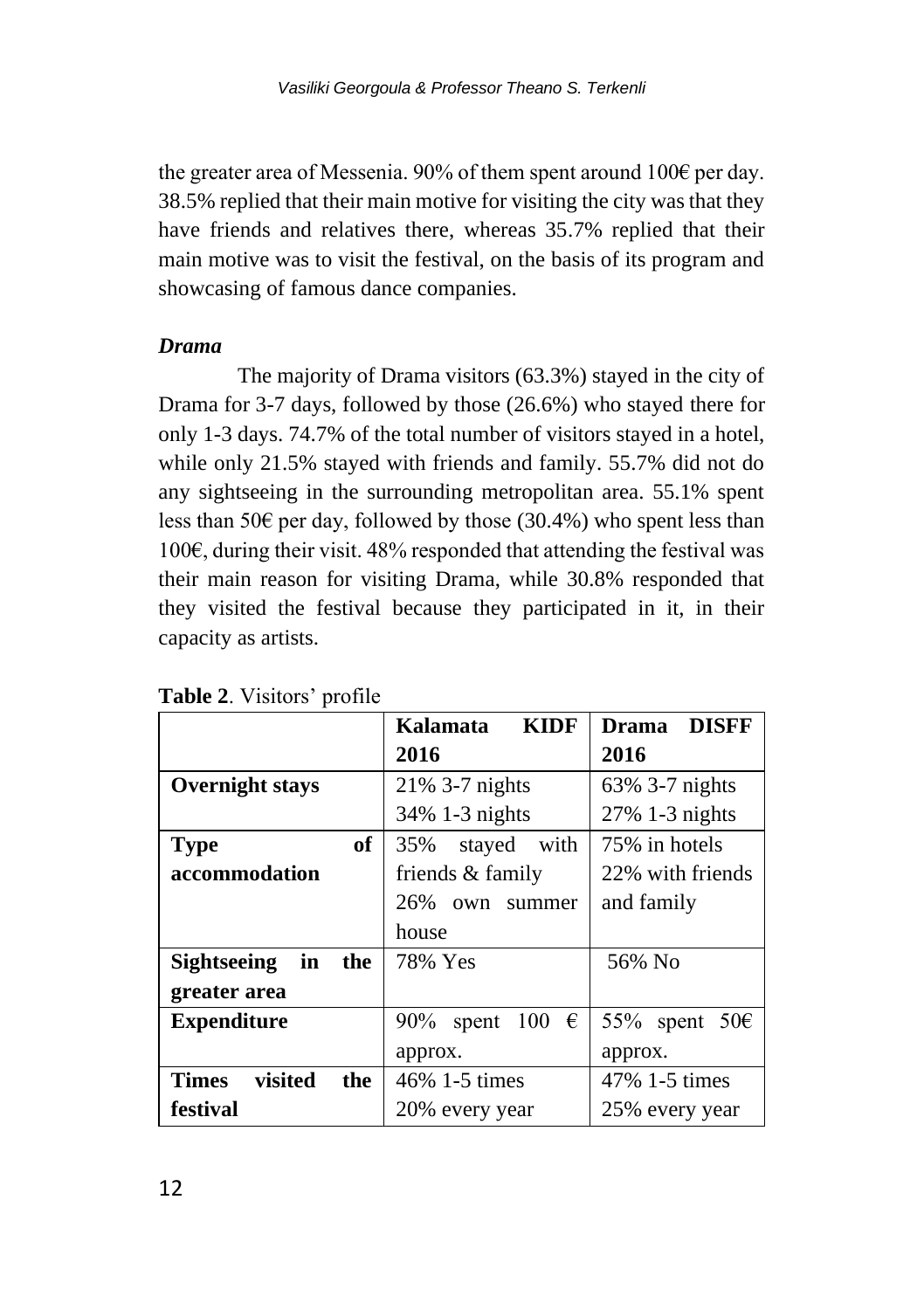## *Main motives of respondents for visiting the festival*

As regards this question, the respondents had the opportunity to select more than one answer; thus, in most cases, multiple motives emerge. The majority (56.3% of KIDF respondents), responded that the selection of performances was their most important visitation motive, followed by 30.4% being motivated by the presence there of friends or family, while 27.8% stated that the reputation of the festival was also an important motive for this visit. Furthermore, 27.1% of the respondents replied that their main motive was to participate in the festival as artists, while 7.6% stated that they intended to participate in the festival's parallel events. Regarding DISFF, 35% of the respondents replied their main visitation motive was to participate in the festival as invited artists, followed by 30% of the sample who cited the reputation of the festival and 22.5% who cited its selection of performances. 10.8% of respondents responded that they were motived by the presence there of friends or relatives. It is important to note that, in both cases, the promotion of the festival did not emerge as an important motive to visit Kalamata or Drama, possibly indicating a lack of marketing and promotion strategies, from the side of the festival organization authorities.

|                                                                                    | Kalamata KIDF 2016<br>(159 respondents) | <b>DISFF</b><br>Drama<br>2016<br>(120<br>respondents) |
|------------------------------------------------------------------------------------|-----------------------------------------|-------------------------------------------------------|
| The festival's reputation                                                          | 27.8% (44 answers)                      | 30% (36 answers)                                      |
| The festival's selection of<br>performances                                        | 56.3% (89 answers)                      | 22.5% (27 answers)                                    |
| <b>Motivation by the presence</b><br>of a friend or relative in the<br>destination | 30.4% (48 answers)                      | 10.8% (13 answers)                                    |

## **Table 3**. Main motives for visiting the festival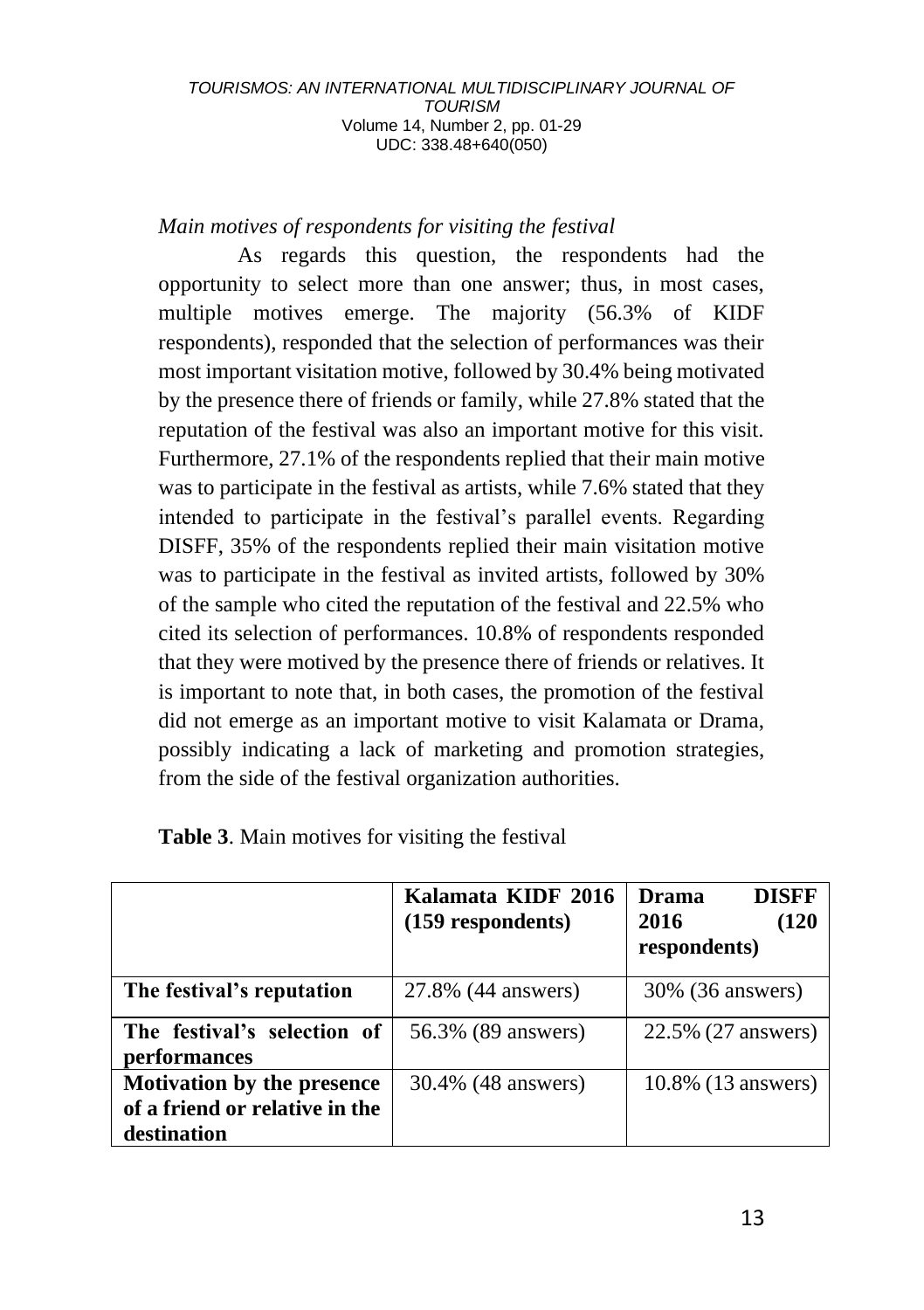| Participation in the festival | 17.1% (27 answers)    | 35% (42 answers)    |
|-------------------------------|-----------------------|---------------------|
| organization or as an artist  |                       |                     |
| (by invitation)               |                       |                     |
| Participation in workshops    | $7.6\%$ (6 answers)   | $7.5\%$ (3 answers) |
| and/ or seminars              |                       |                     |
| The festival's promotion      | 3.8% (13 answers)     | $2.5\%$ (3 answers) |
| <b>Chance factors</b>         | $7.0\%$ (11 answers)  | $5\%$ (6 answers)   |
| Other                         | $(0.6\%)$ (5 answers) | 10,4% (13 answers)  |

*Number of times respondents have visited each festival*

Equally important was to measure how many times the respondents had visited the festivals, during the 23 years of their operation, necessary to provide outcomes concerning audience development, repeat visits to the destination and loyalty to festival participation. For both festivals, most of the respondents answered that they had visited the festival 1-5 times. In the case of Drama, a very high percentage (24.8%) stated that they visit the festival every year. 15.3% answered that they had visited the KIDF 6-10 times, while 12.4% visited the DISFF 6-10 times.

|                   | <b>KIDF</b> respondents (187) | <b>DISFF</b><br>respondents% |
|-------------------|-------------------------------|------------------------------|
|                   |                               | (130)                        |
| 1-5 times         | 48%                           | 47%                          |
| 6-10 times        | 15.3%                         | 12.4%                        |
| 11-17 times       | 11.3%                         | 4.7%                         |
| <b>Every</b> year | 10.2%                         | 24.8%                        |
| <b>Never</b>      | 15.2%                         | 11.1%                        |
| Total             | 100%                          | 100%                         |

**Table 4**. Number of visits to the festivals

*Festival attendance frequencies by residents and visitors* 

In the course of the main researcher's attendance of the festivals and discussion with the stakeholders on the implications of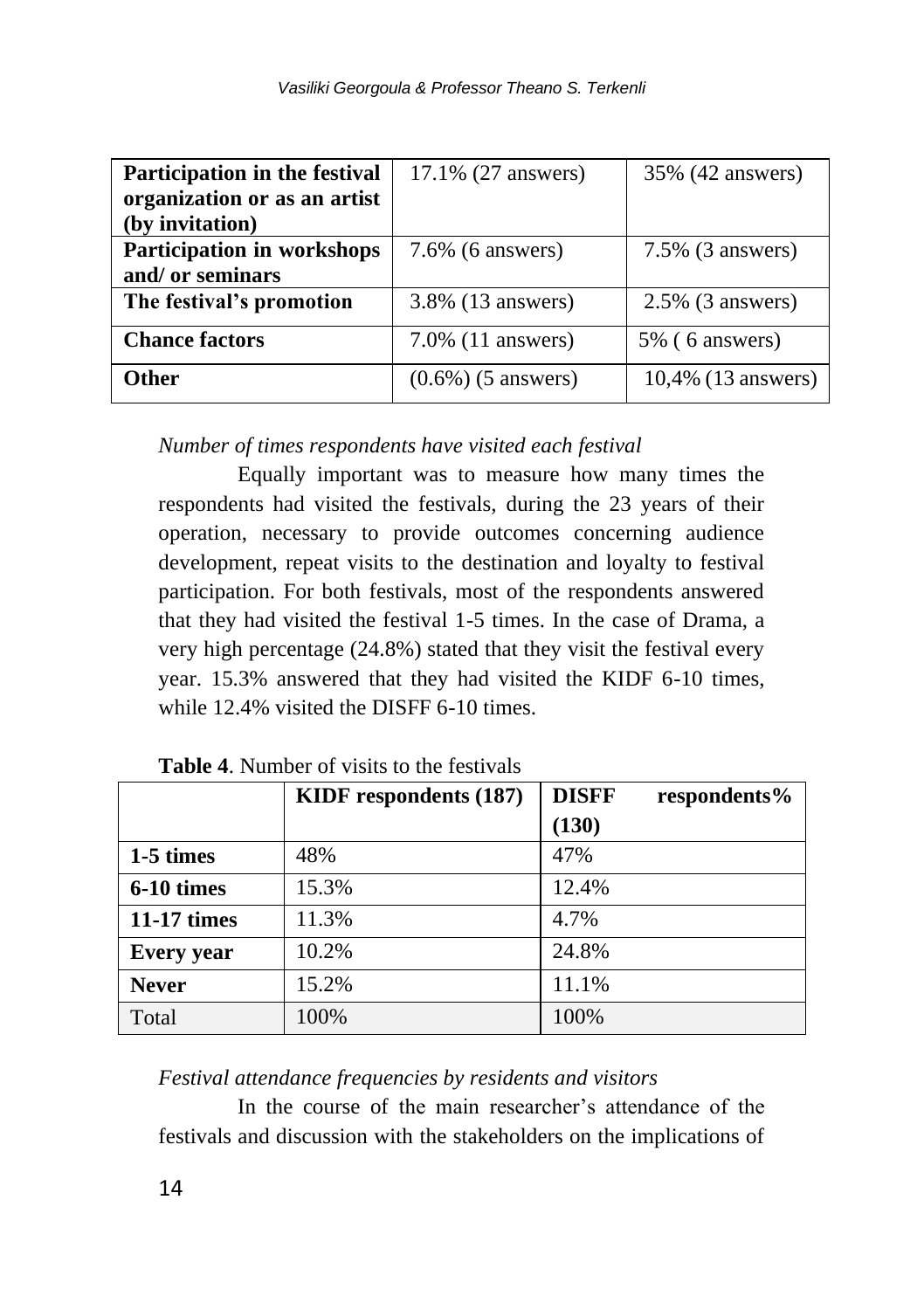the ways the festivals were organized and carried out, at the initial stage of this research, it was observed that, even though visitors were quite keen and passionate about the festivals, residents were sometimes not as enthusiastic about them, but remained rather neutral concerning festival attendance. Many of the residents were concerned about the genre of the performances, declaring that it was difficult for them to relate to such 'high art' events

In order to establish the veracity of this hypothesis, statistical crosstabulations were used to investigate the interrelation between this variable and the type of respondents (residents versus visitors of each city). The total number of festival visits by residents and visitors in each city are shown on table 4, whereas the outcomes of the crosstabulation between festival visits and types of respondents is shown on Tables 5 and 6, for Kalamata and Drama, respectively.

These tables show that both festivals have gradually managed to attract a high number of residents. The KIDF regularly attracts a very high percentage of residents visiting every year, while a great proportion of them responded that they had already visited the festival up to 10 times, since its establishment. According to our initial information from festival stakeholders, during the first years of the festival's operation, residents were reluctant to appreciate the performances, even though peripheral Greek cities lack similar international cultural events. However, the quality and reputation of the festival's program, has gradually managed to build a loyal local audience, in Kalamata. Our DISFF survey findings indicated a high percentage of residents visiting the festival yearly, while a sizeable number of them responded that they had visited the festival up to 10 times, during its 23 years of operation. The city of Drama also lacks all year-round international cultural events, so its residents seem to find the festival to be a great entertainment opportunity.

**Table 5.** Frequency of residents and visitors attending the KIDF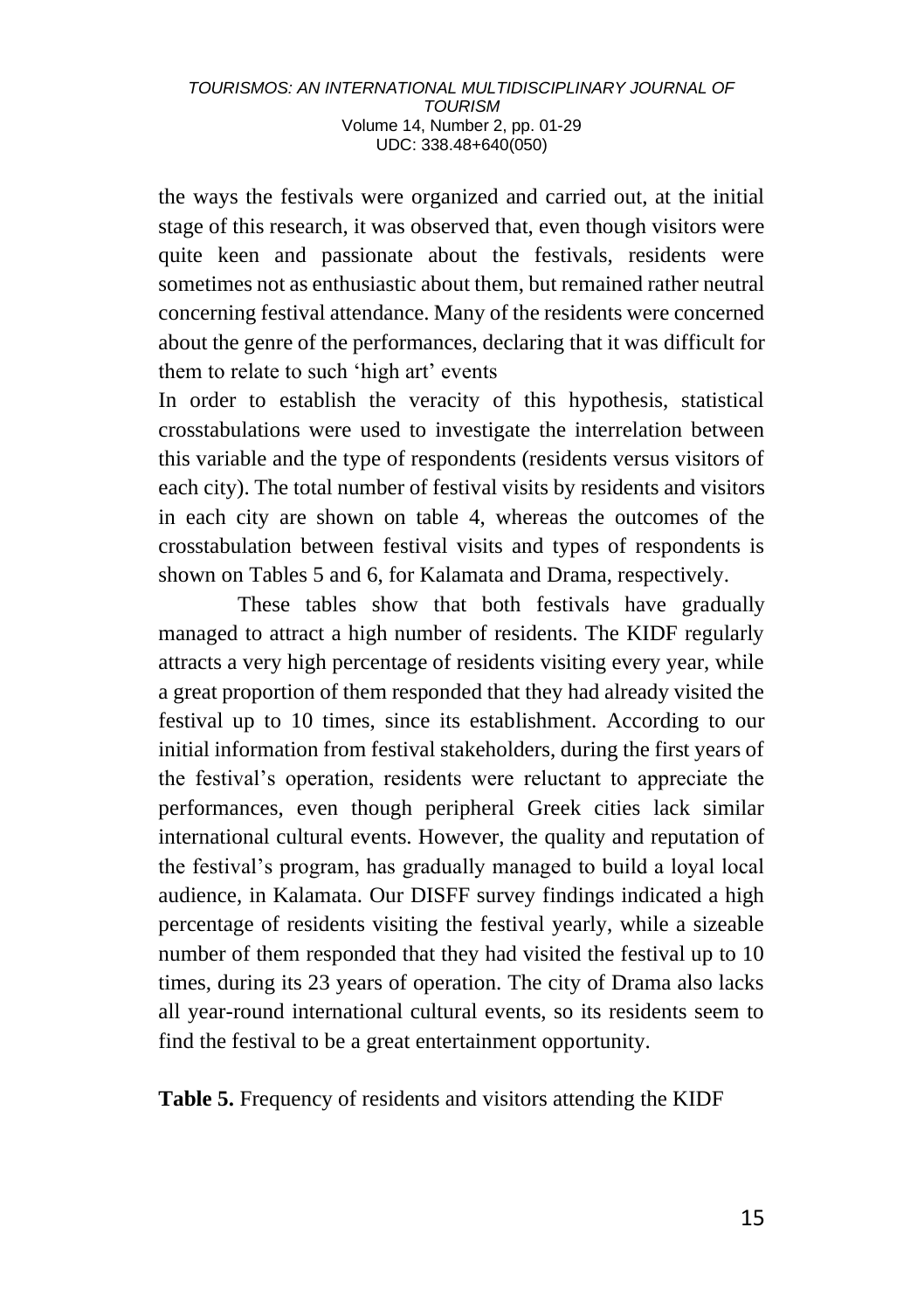



The KIDF appears to have a high number of loyal visitors who stated that they had visited it up to 17 times, while there also seemed to be a considerable number of first-time visitors that tend to become repeat visitors. It should be noted that Kalamata is a popular tourist resort and, as the festival takes place in July, most of its visitors combine attending the festival with holidays. On the other hand, the majority of DISFF visitors said that they had attended the festival up to 5 times, followed by those who said that they had attended it up to 17 times. Due to the nature of the DISSF, a substantial number of attendants tend to be invited artists, so every year there appear to be many first-time visitors. Nevertheless, the high score of every-year visitors indicates that there is a significant recent trend of audience development, creating repeat visits.

**Table 6.** Frequency of residents and visitors attending the DISFF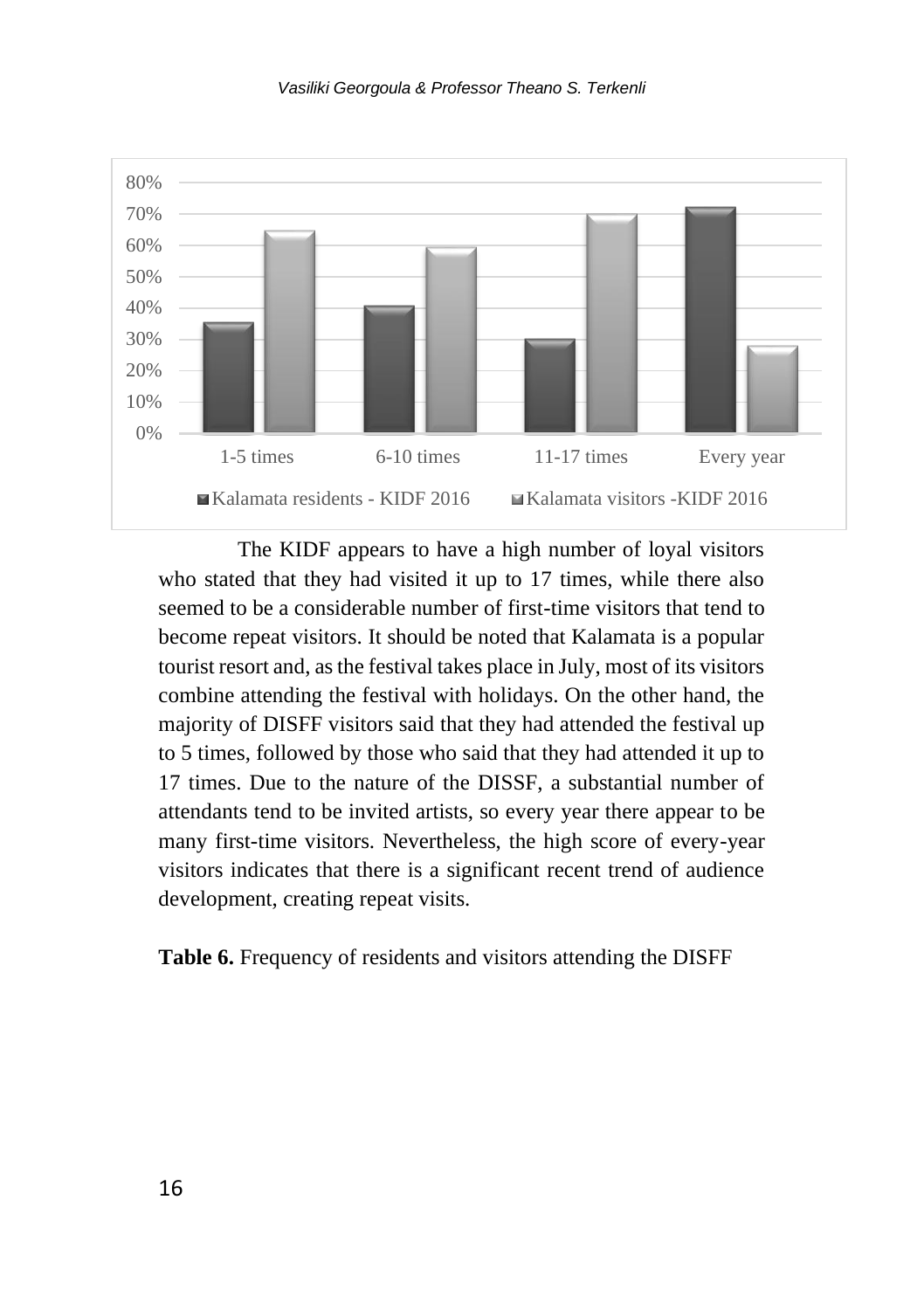



The first part of our crosstabulation findings indicates similarities between the two festivals' demographics characteristics and visitors' profiles. However, further statistical analysis was used to examine whether arts festivals-goers constitute a single homogeneous market, or whether each event appears to attract different audiences for distinct reasons.

The implications of these latter findings, derived from chisquare tests used for identifying if the motives of the respondents differed according to their demographic characteristics. Chi-square was the appropriate statistical test, since the variables of the questionnaire were categorical (Malhottra and Bricks, 2003; 2006). Therefore, for each of the two festivals, visitors' motives were correlated with gender, age, educational background, occupation and permanent residence. Significant statistical differences were observed only in three cases; a) visitors' motives and residence for the KIDF, b) visitors' motives and residence for the DISFF and c) visitors' motives and age for the DISFF.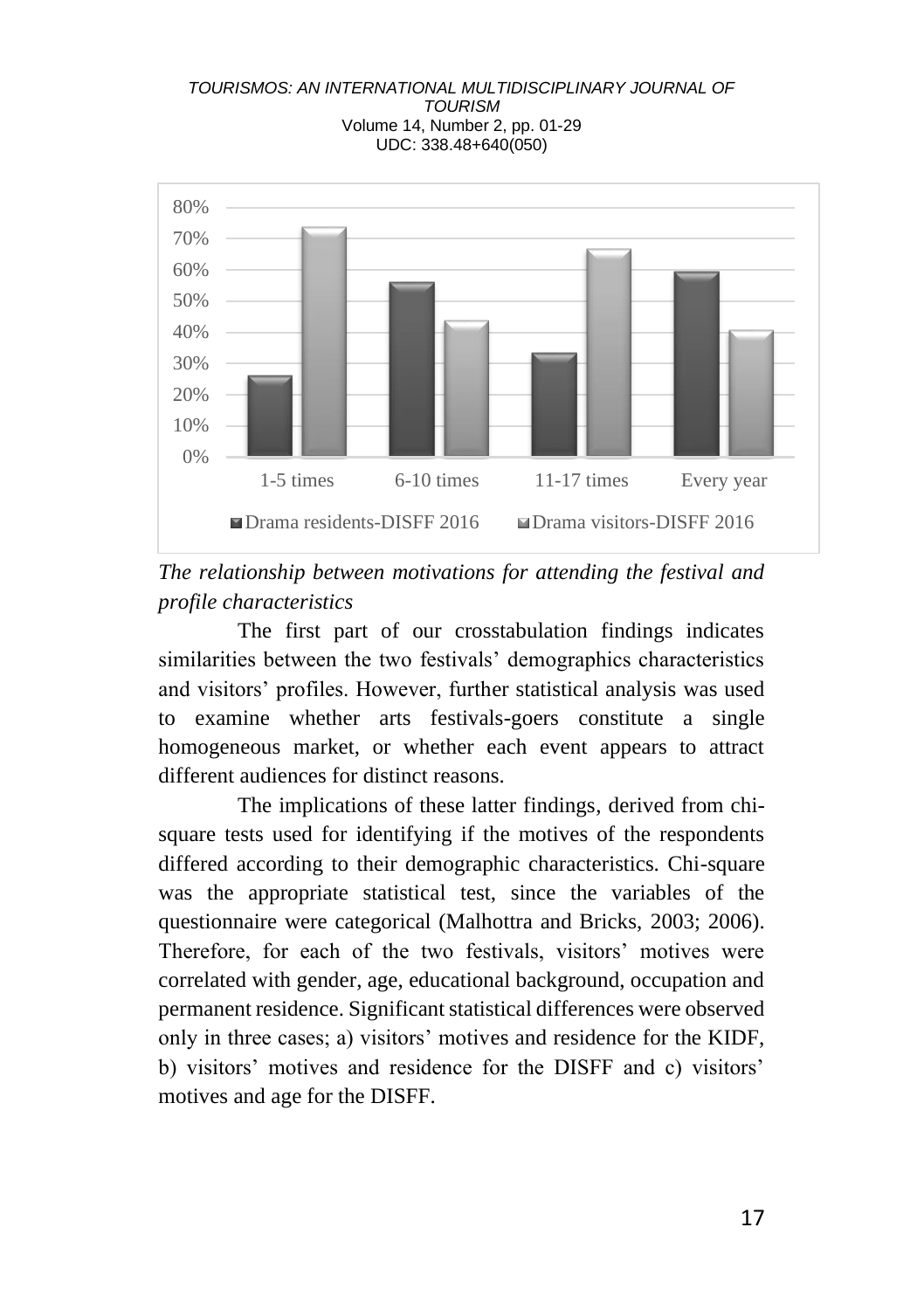Firstly, in the case of the KIDF (see Table 7), visitors' motives differed, according to their place of residence, showing  $33,876$  (21)  $=0,037<0,05$ . Visitors from Athens, the rest of Greece and abroad seemed to be mainly motivated by the selection of the performances, whereas residents of Kalamata were mostly motivated by the reputation of the festival, as well as by the presence there of friends and/ or relatives. In this case, Cramer's V was 0,268, indicating a weaker association, as compared to the following cases.

|                                                                                          |               |                          |        | mourtes and residence of respondence, there have |                       |      |                         |
|------------------------------------------------------------------------------------------|---------------|--------------------------|--------|--------------------------------------------------|-----------------------|------|-------------------------|
|                                                                                          | <b>Athens</b> | <b>Rest of</b><br>Greece | Abroad | Kalamata                                         | Chi-<br><b>Square</b> | Sig. | <b>Cramer</b><br>'s $V$ |
|                                                                                          |               |                          |        |                                                  | 33,876                | ,037 | ,268                    |
| The festival's<br>reputation                                                             | 16,2%         | 25,9%                    | 8,3%   | 38,5%                                            |                       |      |                         |
| The festival's<br>selection of<br>performances                                           | 39,2%         | 36,2%                    | 33,3%  | 15,4%                                            |                       |      |                         |
| <b>Motivation by</b><br>the presence of<br>a friend or<br>relative in the<br>destination | 5,4%          | 15,5%                    | 16,7%  | 38,5%                                            |                       |      |                         |
| Participation<br>in the festival<br>organization or<br>as an artist (by<br>invitation)   | 5,4%          | 12,1%                    | .0%    | 0%                                               |                       |      |                         |
| Participation<br>in workshops<br>and/or<br>seminars                                      | 14,9%         | 3,4%                     | 25,0%  | 7,7%                                             |                       |      |                         |

Table 7: Motives and residence of respondents, KIDF 2016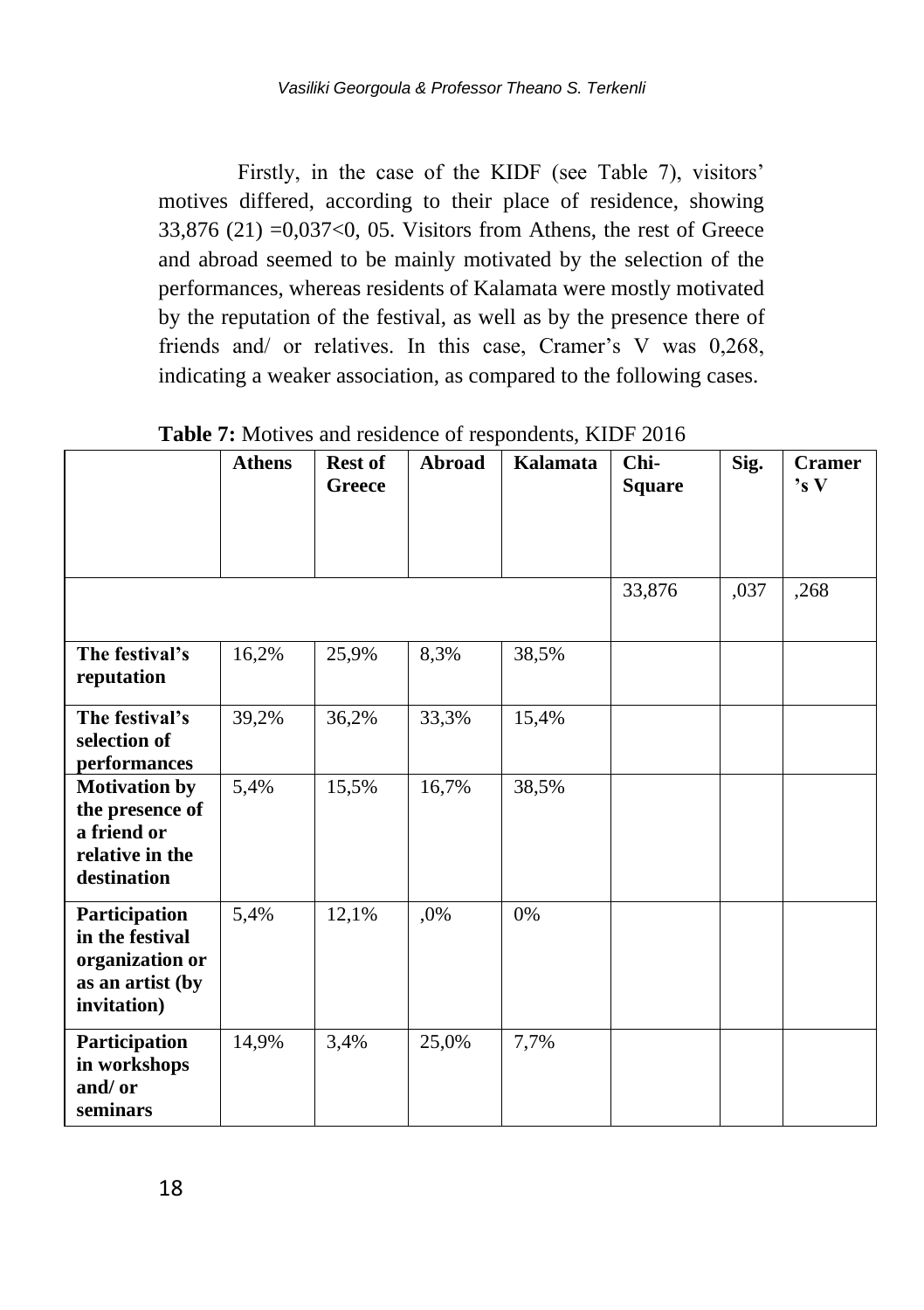| The festival's<br>promotion  | 4,1%   | 1,7%   | 8.3%   | 0%     |  |  |
|------------------------------|--------|--------|--------|--------|--|--|
| <b>Chance factors</b>        | 10,8%  | 3,4%   | 8.3%   | 0%     |  |  |
| The festival's<br>reputation | 4,1%   | 1,7%   | .0%    | 0%     |  |  |
| <b>Total</b>                 | 100,0% | 100,0% | 100,0% | 100,0% |  |  |

Furthermore, the visitors' motives (see table 8) differed according to age, only in the case of the DISFF, by  $36,834$  (21) =0, 13<0, 05. More specifically, the main motive for visiting the festival for people who were 18-25 years old was reportedly being urged to do so by friends and/or relatives. In contrast, our interviewee stratum of 26-40 years old professed that they attended the festival mainly because they participated in workshops and seminars. Finally, interviewees 41-60 years old stated that they were motivated mainly by the reputation of the festival. Cramer's V here was 0,324, signifying a moderate but positive correlation between age and motivation (Malhotra and Bricks, 2006).

|                      | 18-25 | 26-40 | 41-60 | More    | Chi-          | Sig. | Cramer's |
|----------------------|-------|-------|-------|---------|---------------|------|----------|
|                      |       |       |       | than 61 | <b>Square</b> |      | v        |
|                      |       |       |       |         | 37,834        | .013 | .324     |
| The festival's       | 16,7% | 16,4% | 31,3% | 20,0%   |               |      |          |
| reputation           |       |       |       |         |               |      |          |
| The festival's       | 16.7% | 13,1% | 18,8% | 20,0%   |               |      |          |
| selection<br>оf      |       |       |       |         |               |      |          |
| <i>performances</i>  |       |       |       |         |               |      |          |
| <b>Motivation by</b> | 33.3% | 13,1% | 6,3%  | 20,0%   |               |      |          |
| the<br>presence      |       |       |       |         |               |      |          |
| of a friend or       |       |       |       |         |               |      |          |

**Table 8:** Motives and age of respondents, 2016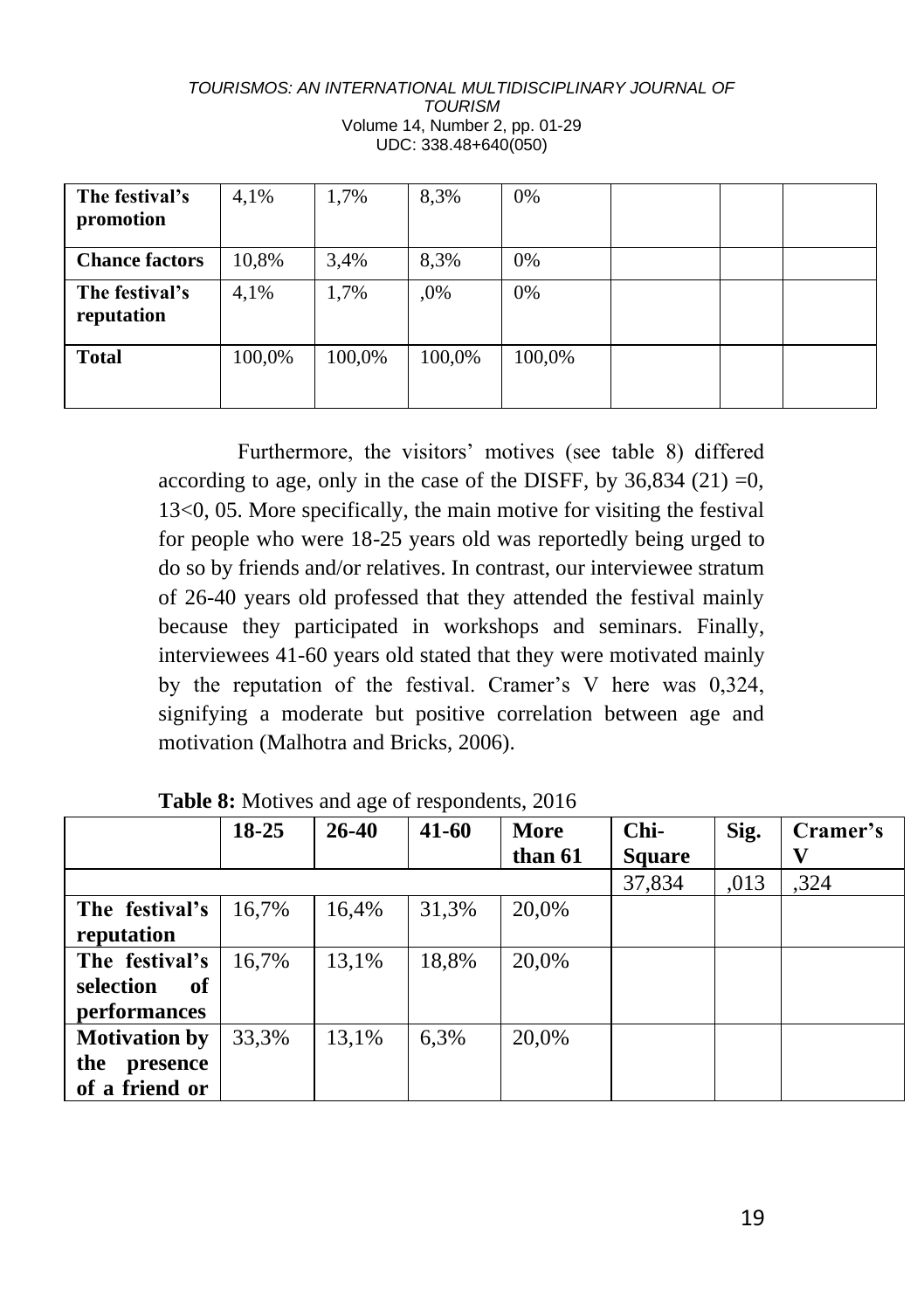| relative in the |        |        |        |        |  |  |
|-----------------|--------|--------|--------|--------|--|--|
| destination     |        |        |        |        |  |  |
| Participation   | 16,7%  | 4,9%   | 10,4%  | 0%     |  |  |
| in the festival |        |        |        |        |  |  |
| organization    |        |        |        |        |  |  |
| or as an artist |        |        |        |        |  |  |
| (by             |        |        |        |        |  |  |
| invitation)     |        |        |        |        |  |  |
| Participation   | 0%     | 47,5%  | 16,7%  | 0%     |  |  |
| in workshops    |        |        |        |        |  |  |
| and/<br>or      |        |        |        |        |  |  |
| seminars        |        |        |        |        |  |  |
| The festival's  | 0%     | 1,6%   | 2,1%   | 0%     |  |  |
| promotion       |        |        |        |        |  |  |
| <b>Chance</b>   | 16,7%  | 1,6%   | 4,2%   | 0%     |  |  |
| factors         |        |        |        |        |  |  |
| The festival's  | 0%     | 1,6%   | 10,4%  | 40,0%  |  |  |
| reputation      |        |        |        |        |  |  |
| <b>Totals</b>   | 100,0% | 100,0% | 100,0% | 100,0% |  |  |

In addition, statistical differences were also detected in the case of the DISFF, in the correlation between visitation motive and place of residence, with a value of  $55,082$  (21) =0,000<0,05. More specifically, festival visitors from Athens and abroad responded that they attended the festival mainly because they participated in workshops and seminars, whereas residents of Drama responded that they attended the festival mainly due to its reputation (see table 5). Cramer's V here was 0,391, signifying a moderate but positive correlation between age and visitation motivation (Malhotra and Bricks, 2006).

|  |  |  | Table 5: Motivation and residence of respondents, Drama 2016 |  |
|--|--|--|--------------------------------------------------------------|--|
|--|--|--|--------------------------------------------------------------|--|

| <b>Athens</b> | Greece | <b>Rest of   Outside</b><br>Greece | <b>Drama</b> | Chi-<br><b>Square</b> | Sig. | Cramer'<br>S |
|---------------|--------|------------------------------------|--------------|-----------------------|------|--------------|
|               |        |                                    |              | 55.082                | 000  | .391         |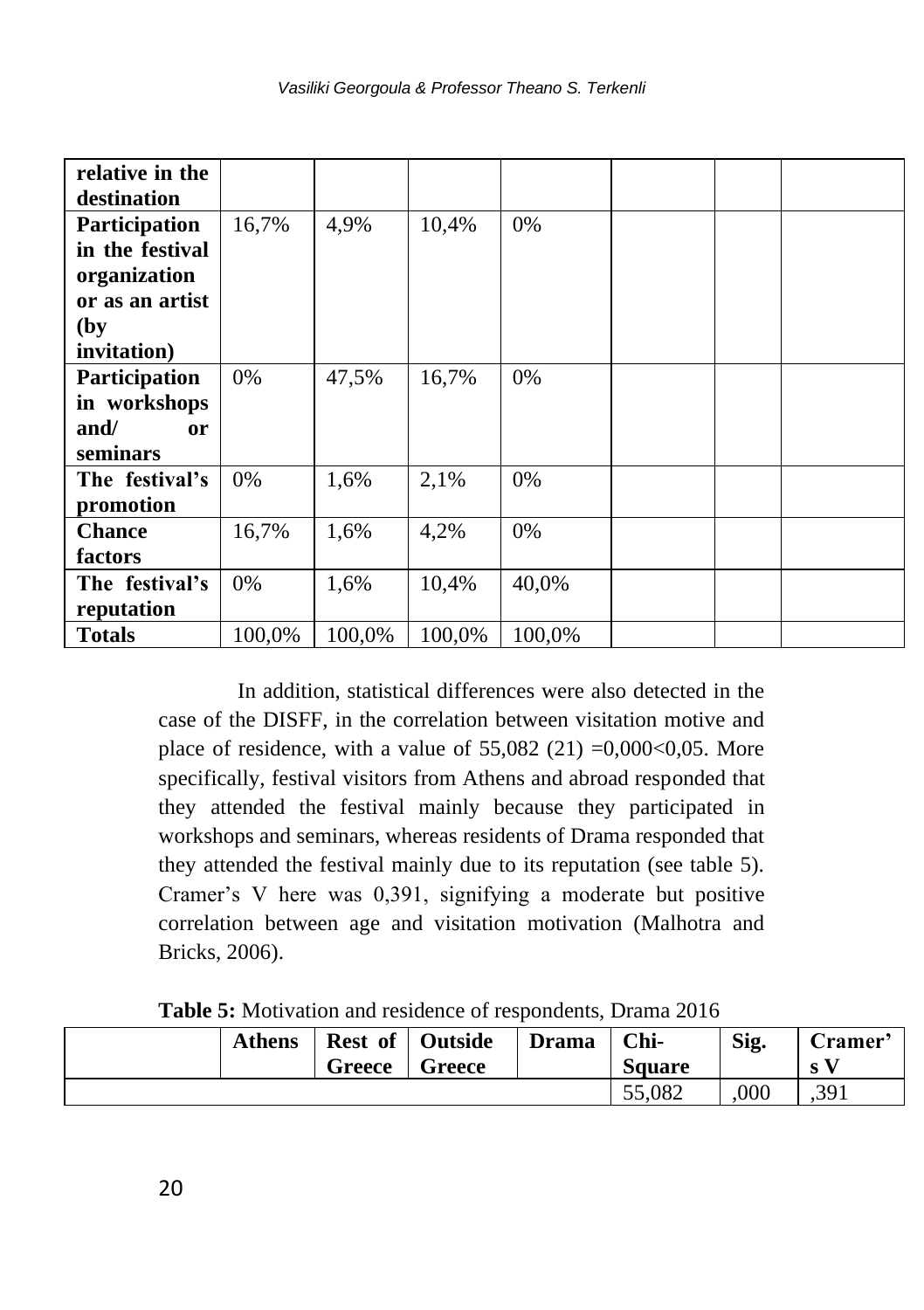| The festival's        | 11,8%  | 28,6%  | ,0%    | 37,0%  |
|-----------------------|--------|--------|--------|--------|
| reputation            |        |        |        |        |
| The festival's        | 7,8%   | 14,3%  | 11,1%  | 26,1%  |
| selection<br>of       |        |        |        |        |
| performances          |        |        |        |        |
| <b>Motivation by</b>  | 11,8%  | 7,1%   | 11,1%  | 13,0%  |
| the<br>presence       |        |        |        |        |
| of a friend or        |        |        |        |        |
| relative in the       |        |        |        |        |
| destination           |        |        |        |        |
| Participation         | 5,9%   | 7,1%   | 22,2%  | 6,5%   |
| in the festival       |        |        |        |        |
| organization          |        |        |        |        |
| or as an artist       |        |        |        |        |
| (by)                  |        |        |        |        |
| invitation)           |        |        |        |        |
| Participation         | 54,9%  | 28,6%  | 55,6%  | $0\%$  |
| in workshops          |        |        |        |        |
| and/<br><sub>or</sub> |        |        |        |        |
| seminars              |        |        |        |        |
| The festival's        | $0\%$  | 0%     | 0%     | 4,3%   |
| promotion             |        |        |        |        |
| <b>Chance</b>         | $0\%$  | $0\%$  | 0%     | 8,7%   |
| factors               |        |        |        |        |
| The festival's        | 7,8%   | 14,3%  | 0%     | 4,3%   |
| reputation            |        |        |        |        |
| <b>Totals</b>         | 100,0% | 100,0% | 100,0% | 100,0% |

No significant statistical differences were observed in crosstabulations conducted for the other demographic variables.

## **DISCUSSION**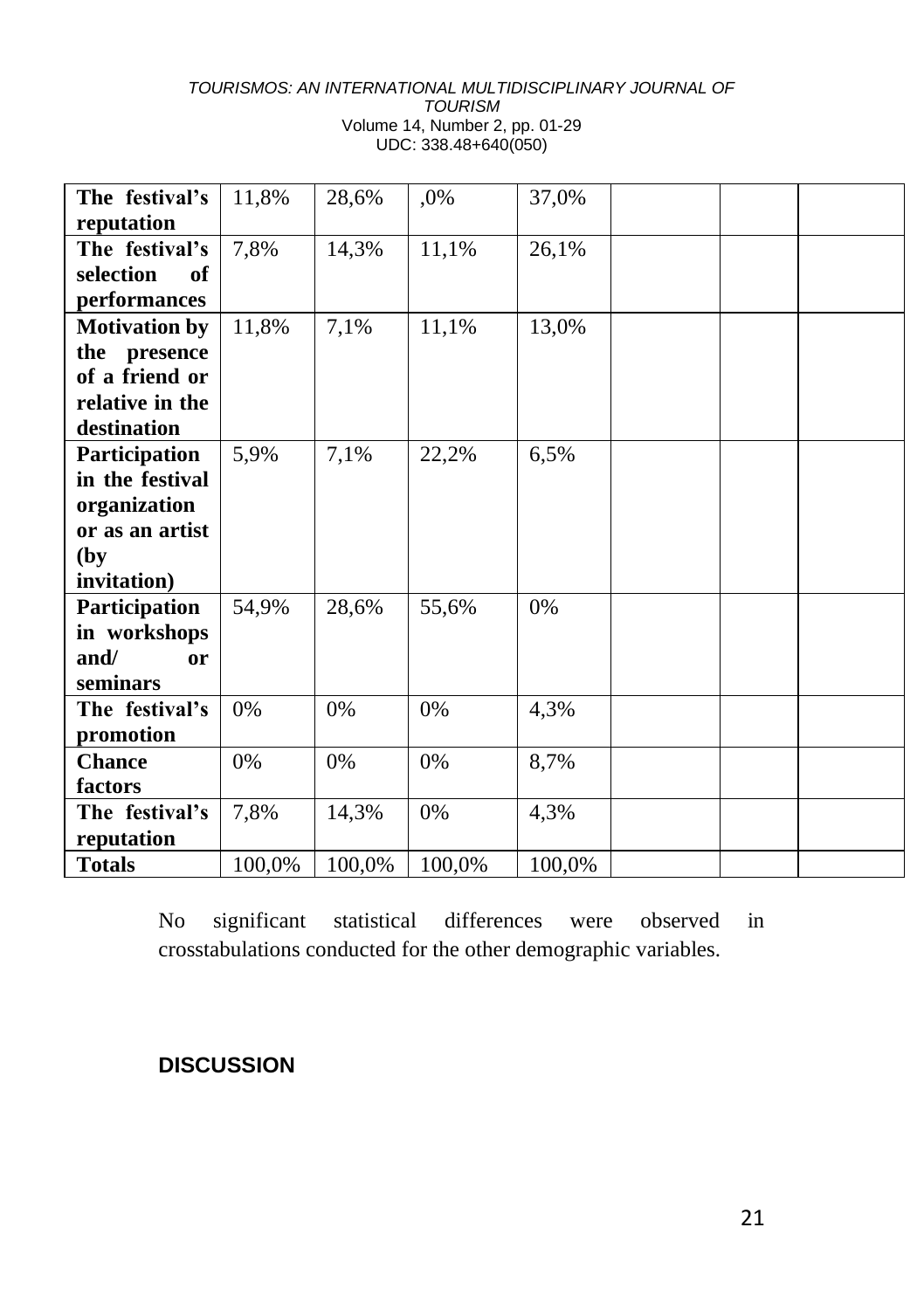The findings of this study aim to contribute to research concerning festival attendees' visitation motives, relating to their profile characteristics. The preceding overview of our results shows that, even though festivals attendees share similar profile characteristics, they are drawn to the festivals on the basis of multiple and variable motivations.

As far as both festivals are concerned, during the 23 years of their operation, they have managed to gain recognition, attract thousands of visitors and promote the image of their cities in Greece and abroad. Regarding visitors' profile characteristics, both festivals tend to appeal to high-profile attendees, relatively young and highly educated. Most of them are self-employed in the sectors of arts, education and culture. However, mainly due to the type of art they represent, the KIDF attracts more women than men, while the DISFF attracts more men than women. Attendees of the festivals tend to be either residents or visitors of the city, but nearly half of them seem to be visitors coming mainly from Athens.

The majority of the KIDF visitors state that they stay in the city for max 3 nights and they stay with friends and/ or family, while the DISFF visitors respond that they tend to stay there max 7 nights and most of them choose a hotel. Festival visitors are interested in local culture, history and sightseeing, and reportedly combine the festival visit with holidays or with a weekend break. With regard to the KIDF, the vast majority of its visitors go sightseeing around the greater area of Kalamata; thus, the festival potentially benefits businesses in the greater Prefecture of Messenia. Kalamata visitors seem to spend an average of 100€ per day, comparatively more than those in the case of the Drama Festival, possibly because Kalamata offers more tourist services and higher standards of tourism infrastructure. However, due to the artistic genre of the Drama festival and the fact that the film screenings there take place all day long, fewer visitors report that they spend time sightseeing in the greater area.

Our findings also show that the festivals constitute a very important motive for first-time visitors to these destinations, but, most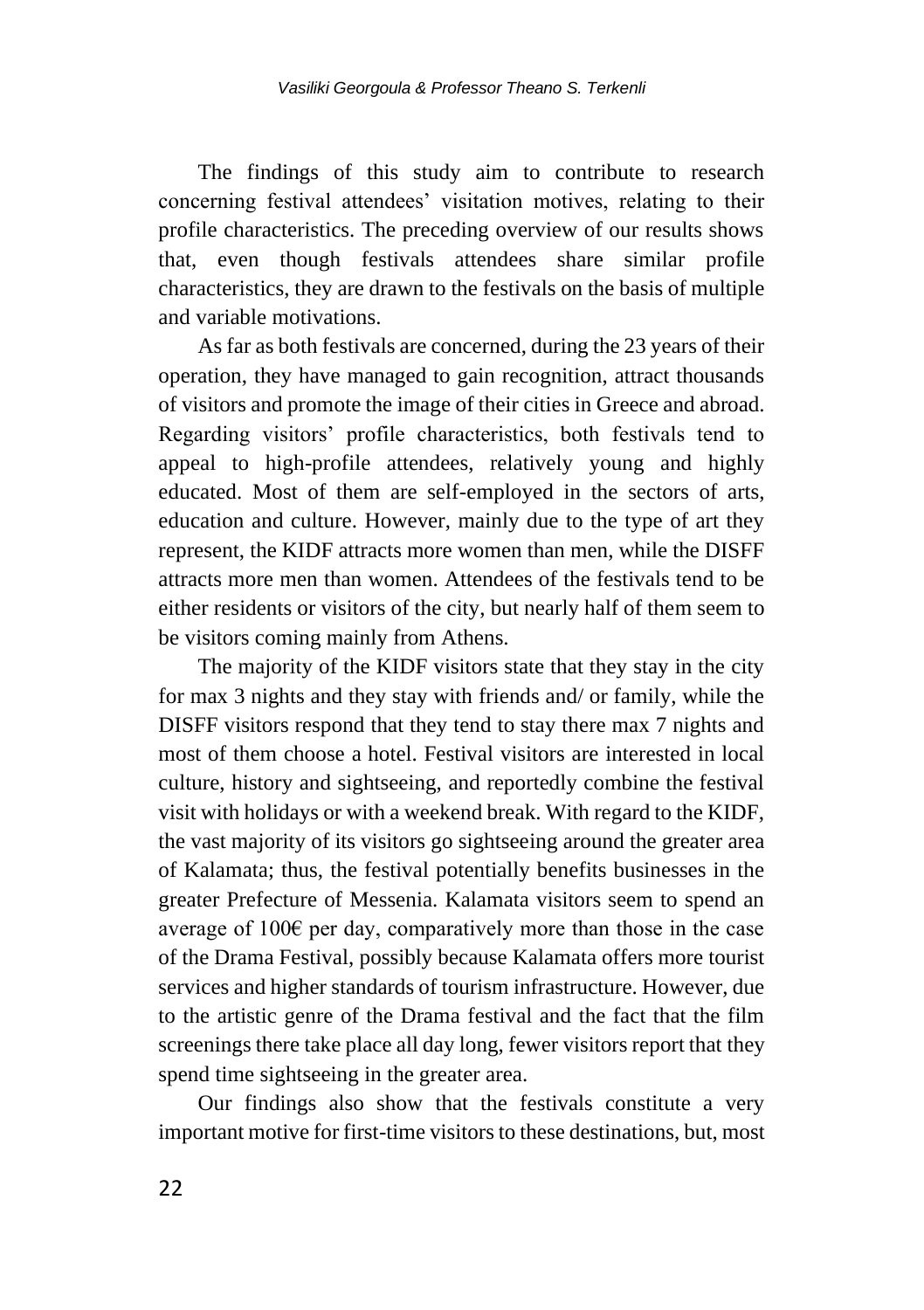importantly, they seem to represent a meaningful experience to a substantial number of the attendees, leading them to become part of regular and loyal festival audiences. A considerable number of them also tend to revisit the festivals every year, even though their visitation motives may vary between the two cases.

Moreover, the majority of the KIDF respondents indicated that the selection of performances was their most important motive for visiting Kalamata, followed by those motivated by the presence of friends or family in the area and then those who stated that the reputation of the festival was also an important motive for this visit. In the case of the DISFF, most of the respondents replied that their main visit motive was to participate in the festival as invited artists, followed by those who cited the reputation of the festival and then those reportedly motivated by its selection of performances. The results of the Drama case additionally reveal respondents' overall recognition and appreciation of the festival's role in upgrading the city's image and enhancing its reputation. It is important to note that, in both cases, the promotion or advertising of the festival seemed to play a very small part in such motives (approx. 3%), possibly indicating a paucity or inadequacy in these festival marketing and promotion strategies.

## **CONCLUSIONS**

In this paper, we sought to explore the main underlying reasons visitors attend international arts festivals and to analyze their profile characteristics, in two medium-sized Greek cities. Additionally, we explored the nature of the relationships that may exist between motivations for attending the festivals and the socio-demographic composition of their attendees. These publicly-funded events rely mostly on the support of local and national authorities; they do not operate based on profits, therefore they lack in market research and promotion. What emerges as a most remarkable finding, in both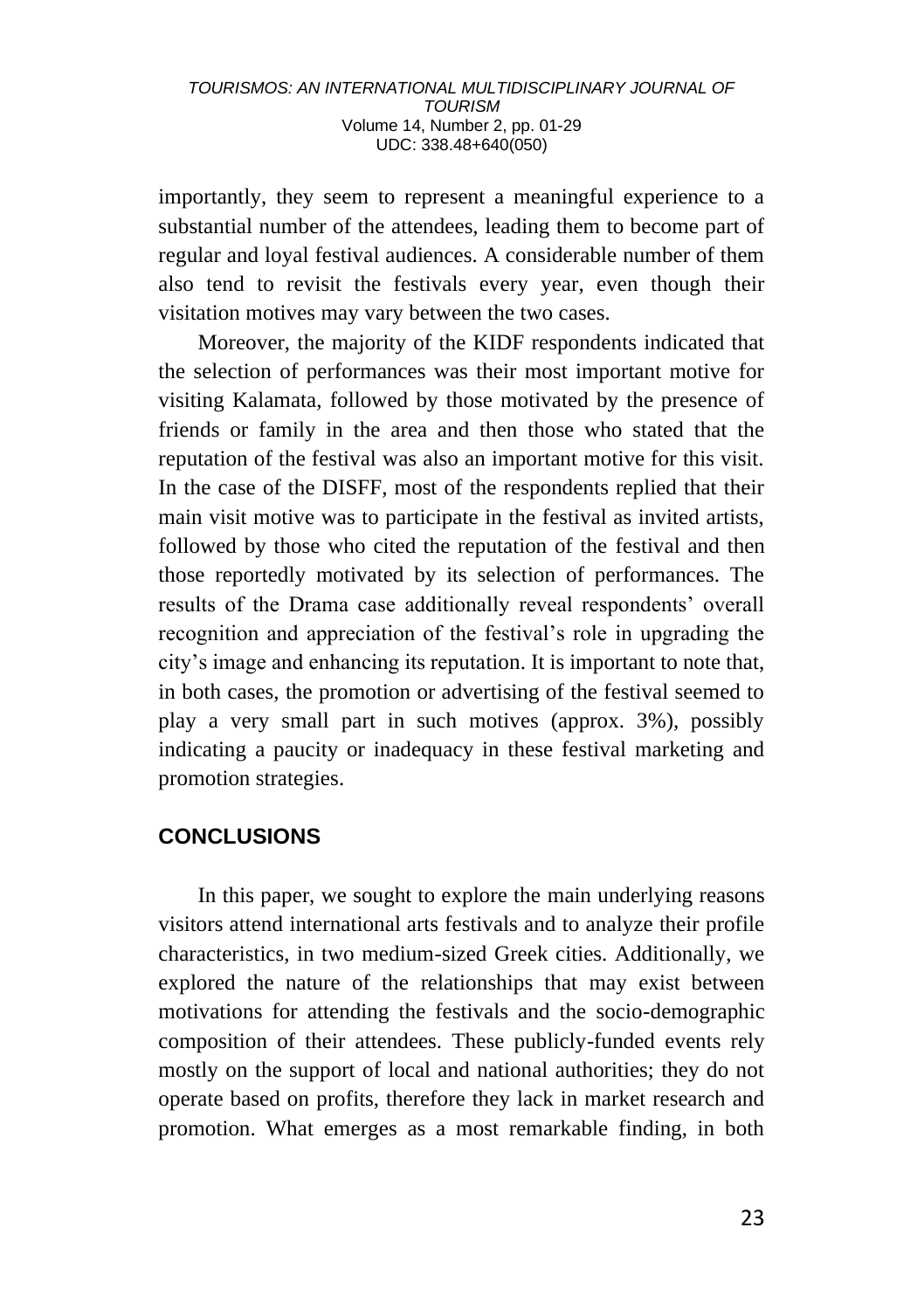cases, is that these two festivals have managed to attract thousands of visitors and to create loyal audiences with multiple positive tourism and cultural impacts in both cities with minimal funds and resources for advertising and more general promotion.

The success stories of the KIDF and DISFF rely on their artistic visions and aims to promote successfully the art they represent, by creating well-known, solidly-established and highly-attractive international profiles, claiming a prominent place at least on the European festival map. Their long-term, consistent and loyal-to-theirart character has established them both as significant international festivals, attracting regular visitors, improving their host cities' cultural profiles, thus leading them to achieving yearly public funding, despite the country's dire circumstances of ongoing financial recession. In both cases, it is widely recognized that the festivals have a lot of further untapped potential.

Finally, our study results highlight the importance of evaluating festival attendants' profile characteristic and motives, as a basis for more concerted and comprehensive marketing strategies, both at the national and an international level. Such findings may play a significant role in influencing relevant authorities' decision-making, in developing successful strategic tourism planning and policy, while enabling festival organizers to assess audience needs and improve the future organization and promotion of such events, towards a wider audience reach. This study may be considered as a first step towards understanding such audience characteristics and could also be undertaken at a larger scale, with the inclusion of a wider variety of socio-demographic groups, at both ends of the supply and demand spectrum.

At times when art and cultural events become major victims of economic recession and face harsh state funding cutbacks, our conclusions may aid in providing tourism and culture organizers and policy-makers with a sounder basis for future planning, programming, and promotion of international arts festivals.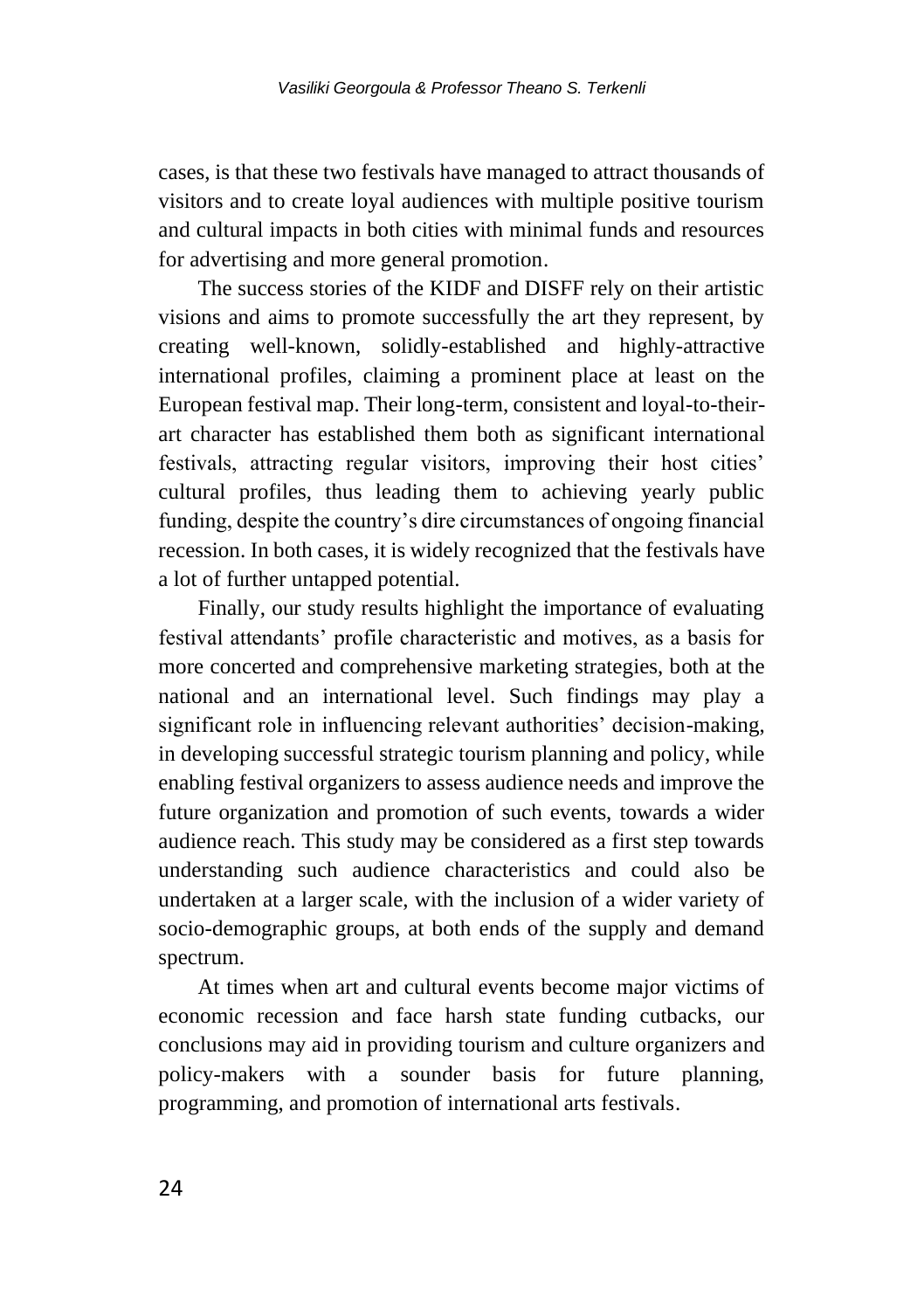#### **REFERENCES**

- Alves HB, Campon Cerro AC, Martins AF (2010) Impacts of small tourism events on rural places. J Place Manage Devel 3:22–37
- Arcodia, C., & Whitford, M. (2006). Festival attendance and the development of social capital. Journal of Convention and Event Tourism, 8(2), 1–18
- Boo S, Busser JA (2006) Impact analysis of a tourism festival on tourists' destination images. Event Manage 9:223–23
- Cha, S.; McClearly K.W. & Uysal, M. (1995). Travel Motivations of Japanese Overseas Travellers: A Factor-Cluster Segmentation Approach. Journal of Travel Research, 34(1): 33-39
- Chang, Wanching and Yuan, Jingxue (Jessica) PhD, (2016) Tourists' characteristics and motivations in attending Festivals and events: A study in Texas. Tourism Travel and Research Association: Advancing Tourism Research Globally. 45.
- Crompton, J. L. (1979). Motivations for pleasure vacation. Annals of Tourism Research, 6(4), 408–424.
- Crompton, J. L., & McKay, S. L. (1997). Motives of visitors attending festival events. Annals of Tourism Research, 24(2), 425–439. Dann, G. (1977). Anomie, Ego-Enhancement and Tourism. Annals of Tourism Research 4, 184- 194.
- Crompton, J. L. 1979. Motivations for pleasure vacation. *Annals of Tourism Research*, 6(4): 408–424.
- Dann, G. 1981. Tourism motivations: Appraisals. *Annals of Tourism Research*, 8(2): 189–219.
- de Bres K, Davis J (2001) Celebrating group and place identity: a case study of a new regional festival. Tour Geogr 3:326–33
- Ferrell, O.C.; Hartline, M.D. & Lucas, G.H. (2002). Marketing Strategy (2nd ed.). Fort Worth: Harcourt College.
- Fodness, D. (1994) Measuring tourist motivation. Annals of Tourism Research, 21 (3) , 555-581
- Formica S, Uysal M (1996) A market segmentation of festival visitors: Umbria Jazz festival in Italy. Festival Manage Event Tour 3:175–182
- Getz D (2007) Event studies: theory, research and policy for planned events. Elsevier, Oxford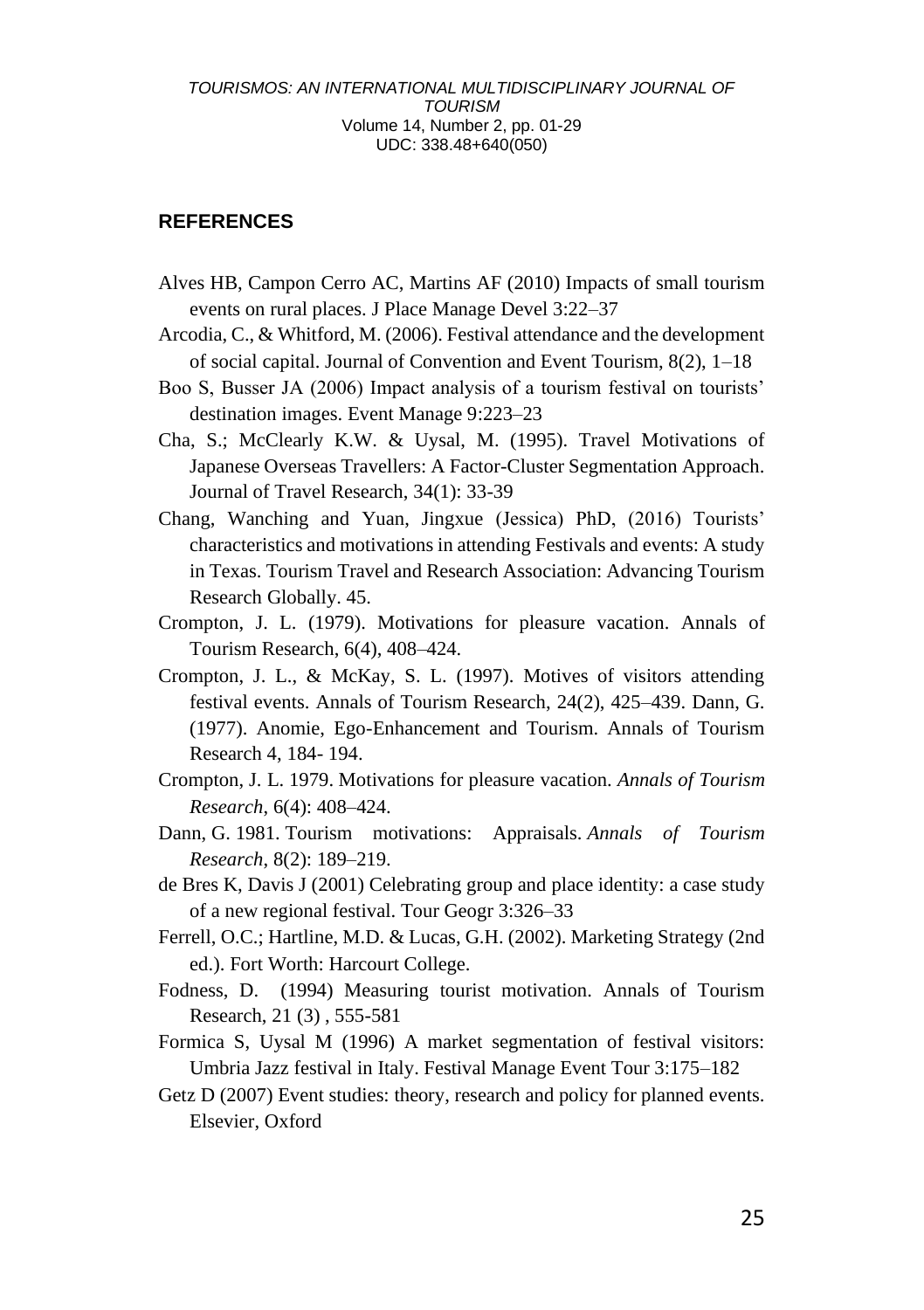- Gibson Ch,, Waitt G., Walmsley J., & Connell J. (2010) Cultural Festivals and Economic Development in Non-metropolital Australia. Local development, Tensions and opportunities, Journal of Planning and Education and research, Vol 29, No 3, pp 280-293
- Gursoy D, Kim K, Uysal M (2004) Perceived impacts of festivals and special events by organizers: an extension and validation. Tour Manage 25:171– 18
- Huang JZ, Li M, Cai LA (2010) A model of community-based festival image. Int J Hosp Manage 29:254–260
- Iso-Ahola, E. 1982. Towards a social psychology theory of tourism motivation: A rejoinder. Annals of Tourism Research, 9(2): 256–262
- Kim C, Scott D, Thigpen J, Kim S (1998) Economic impacts of a birding festival. J Festival Manage Event Tour 5:51–58
- Kim SS, Prideaux B, Chon K (2010) A comparison of results of three statistical methods to understand the determinants of festival participants' expenditures. Int J Hosp Manage 29:297–307
- Kim, K.; Uysal, M. & Chen, J.S. (2002). Festival visitor motivation from the organisers' point of view. Event Management, 7(2002): 127-134.
- Klaic D, Bacchella U, Bollo A, di Stefano E (2004) Festivals: Challenges of Growth, Distinction, Support Base and Internationalization. Tartu: Cultural Department, City of Tartu. http://www. tartu.ee/festivalbook.
- Kotler P, Haider DH, Rein I (1993) Marketing places: attracting investment, industry and tourism to cities, states and nations. Free Press, New York
- Kreitner, R. (1989). Management (4th ed.). Boston, MA: Houghton Miffin Company. KRUGER, M. (2009). Spending behaviour of visitors to the Klein Karoo National Arts Festival. Unpublished M thesis. Potchefstroom: North West University.
- Kruger, M. & Saayman, M. (2010). Travel motives of visitors attending Oppikoppi Music Festival. Acta Academica, 41(4): 56-73. KRUGER, M.; SAAYMAN, M. & ELLIS, S. (2010). Segmentation by genres: The case of Aardklop National Arts Festival. International Journal of Tourism Research (in process of review).
- Lee, S. Y., Petrick, J. F. and Crompton, J. 2007. The roles of quality and intermediary constructs in determining festival attendees' behavioural intention. *Journal of Travel Research*, 45(4): 402–412.
- Middleton V., (1994) Marketing in Travel and Tourism, Butterworth-Heinemann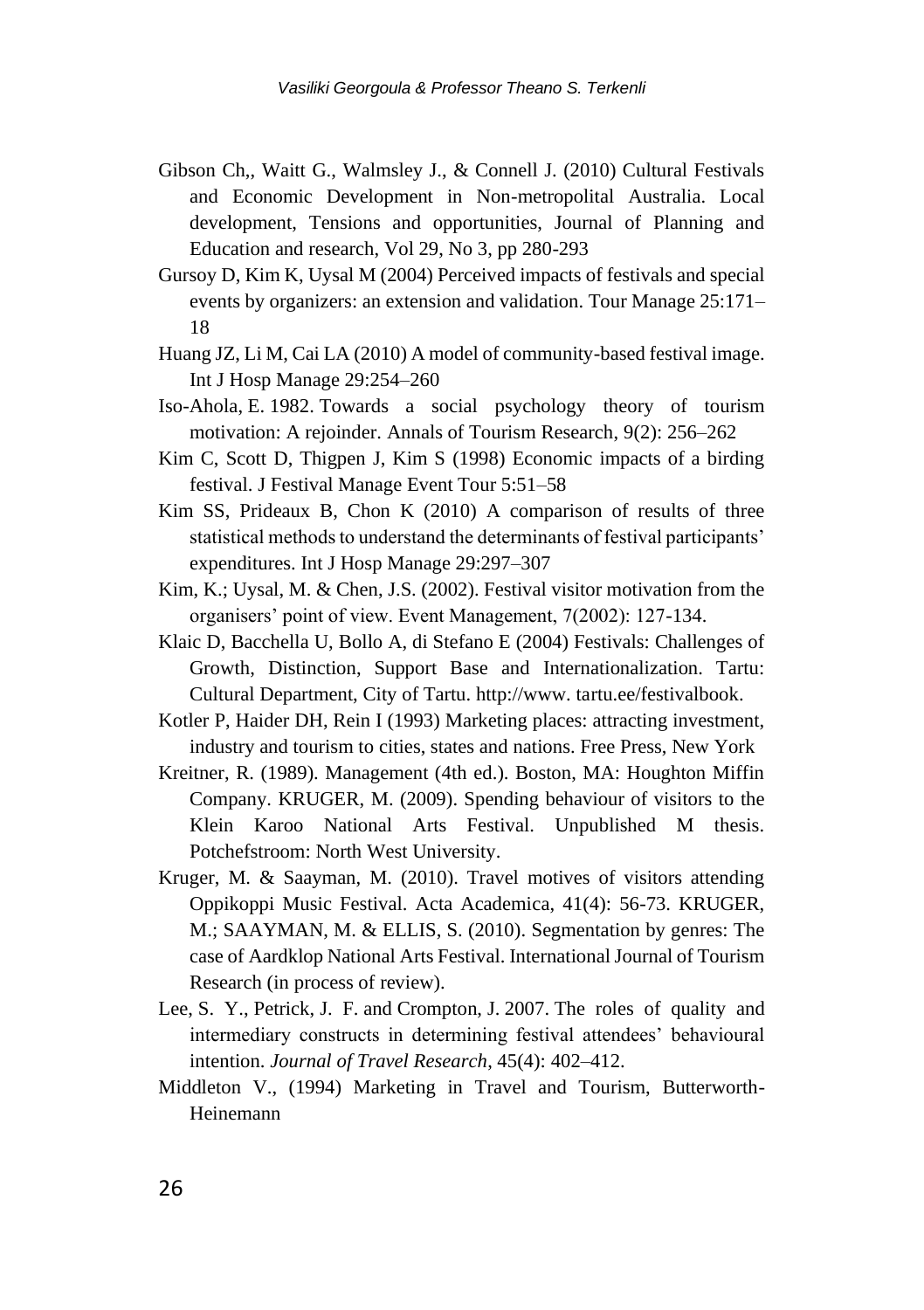Malhotra, N., Birks, D. (2003). *Marketing research: An applied Approach, 2 nd European edition*. Harlow: Pearson Education.

Malhotra, N., Birks, D. (2006). *Marketing research: An applied Approach 3rd European edition*. Harlow: Pearson Education.

Marais, M. (2010). Key success factors of managing a wine festival. Unpublished M thesis. Potchefstroom: North West University.

- McCann E (2002) The cultural politics of local economic development: meaning-making, placemaking, and the urban policy process. Geoforum 33:385–398
- Mehmetoglu M, Ellingsen KA (2005) Do small-scale festivals adopt "market orientation" as a management philosophy? Event Manage 9:119–132
- Moscardo G (2007) Analyzing the role of festivals and events in regional development. Event Manage 11:23–32
- O'Sullivan D, Jackson M (2002) Festival tourism: a contributor to sustainable local economic development J Sustain Tour 10:325–342
- O'Sullivan D, Pickernella D, Senyard J (2009) Public sector evaluation of festivals and special events. J Policy Res Tour Leisure Events 1:19–36
- Park, K. S., Reisinger, Y. and Kang, H. J. 2008. Visitors' motivation for attending the South Beach Wine and Food Festival, Miami Beach, Florida. *Journal of Travel & Tourism Marketing*, 25(2): 161–181.
- Pasanen K, Taskinen H, Mikkonen J (2009) Impacts of cultural events in Eastern Finland – development of a Finnish event evaluation tool. Scand J Hosp Tour
- Saayman M., (2011) Motives for attending the Cultivaria Arts Festival, Institute for Tourism, Wildlife Economics and Leisure Studies, North-West University, Potchefstroom, Republic of South Africa
- Sarantakou E., (2010) "Mature Tourism Destinations. Progress and capabilities of transitioning to a sustainable model of summer-cultural tourism. The Greek case study." (in greek), Doctoral Thesis, Athens Polytechnic School, Athens
- Scott, D. 1996. A comparison of visitors' motivations to attend three urban festivals. *Festival Management and Event Tourism*, 3(3): 121–128.
- Shinyong Jung, (2017) Festival attributes and perceptions: A meta-analysis of relationships with satisfaction and loyalty Sarah Tanford, Tourism Management 61 (2017) 209e220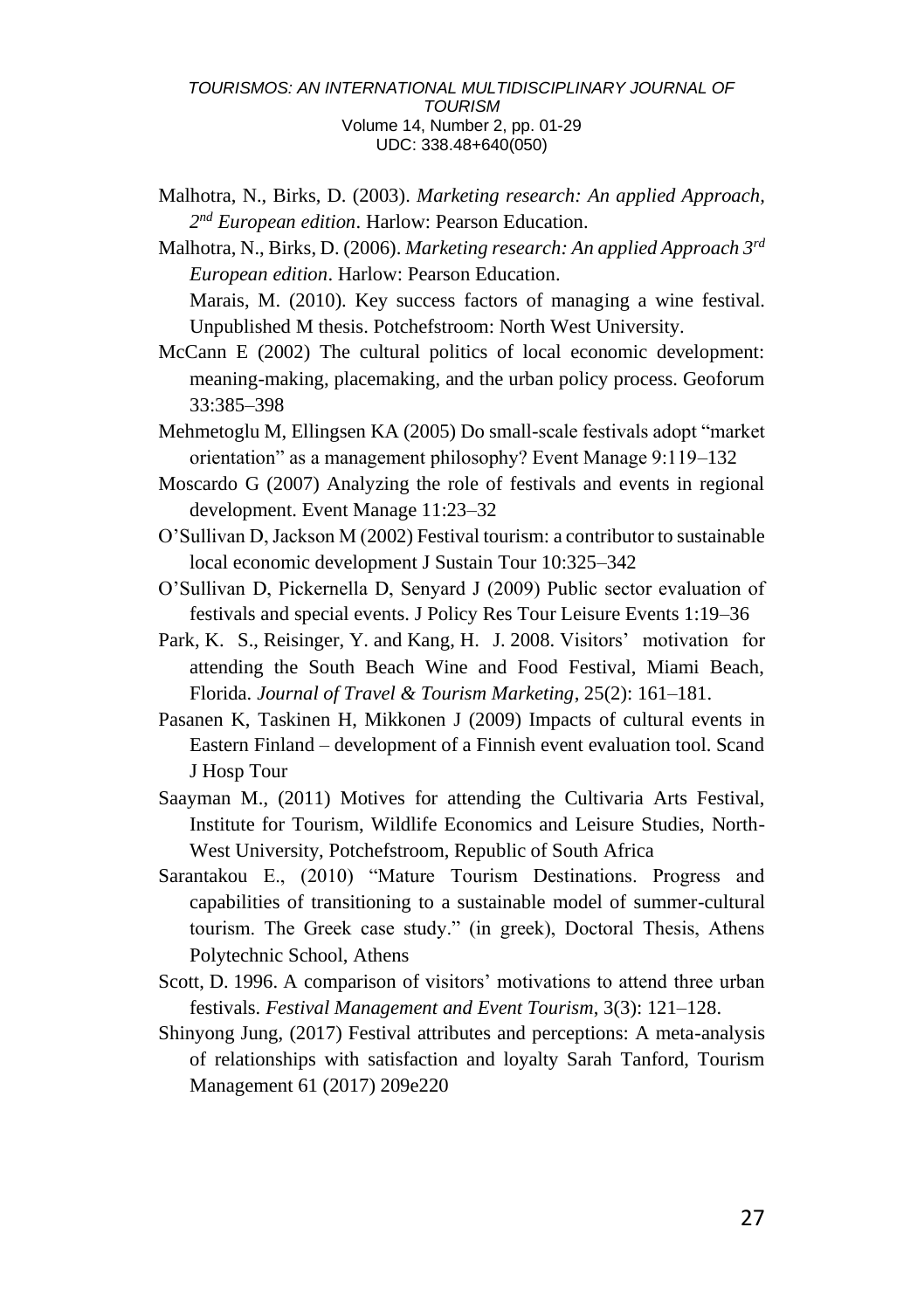- Skoultsos, S., Tsartas, P. (2009), "Event tourism: Statements and Questions about its impacts on rural areas". TOURISMOS, Vol. 4, No. 4, pp.293- 310
- Thrane C (2002) Jazz festival visitors and their expenditures: linking spending patterns to musical interest. J Travel Res 40:281–286
- Uysal, M., & Li, X. (2008). Trends and critical issues in festival & event motivation. In A. Aktas, M. Kesgin, E. Cengiz, & E. Yenidip (eds.). International Cultural & Event Tourism: Issues and Debates, 10–20. Ankara, Turkey: Detay Yayincilik.
- Uysal, M., Gahan, L. W., & Martin, B. (1993). An examination of event motivations: A case study. Festival Management & Event Tourism, 1(1),  $5-10.$
- Uysal, M., Li, X., & Sirakaya-Turk, E. (2008). Push-pull dynamics in travel decisions. In H. Oh (ed.). Handbook of Hospitality Marketing Management, 413–439. Oxford: ButterworthHeinemann.
- Van de Wagen L (2005) Event management: for tourism, cultural, business and sporting events, 2nd edn. Pearson Education, Frenchs Fores
- Waitt G (2008) Urban festivals: geographies of hype, helplessness, and hope. Geogr Compass 2:513–537
- Yolal M., Cetinel F.& Uysal M, 2009 An examination of Festival Motivation and perceived Benefits relationship: Eskisehir International festival, Journal of Convention & event Tourism, 10:276-291,
- Yolal, M., Cetinel, F., & Uysal, M. (2009). An examination of festival motivation and perceived relationship: Eskisehir international festival, Journal of Convention & Exhibition Management, 10 (4), 276-291.

#### **Vasiliki Georgoula (***[vasilikigeo@hotmail.com,](mailto:vasilikigeo@hotmail.com)*

*[v.georgoula@aegean.gr](mailto:v.georgoula@aegean.gr) )* is a PhD candidate at the University of the Aegean on the field of cultural tourism, expected to complete in 2018. She holds a BA on European Languages, Society and Culture from Goldsmith's College, University of London and a MS on eTourism from the University of Surrey. Since 2005 she has been involved in education, consultancy and vocational training in tourism. Her research interests range across several key areas within cultural tourism, festivals, tourism and cultural development. She has